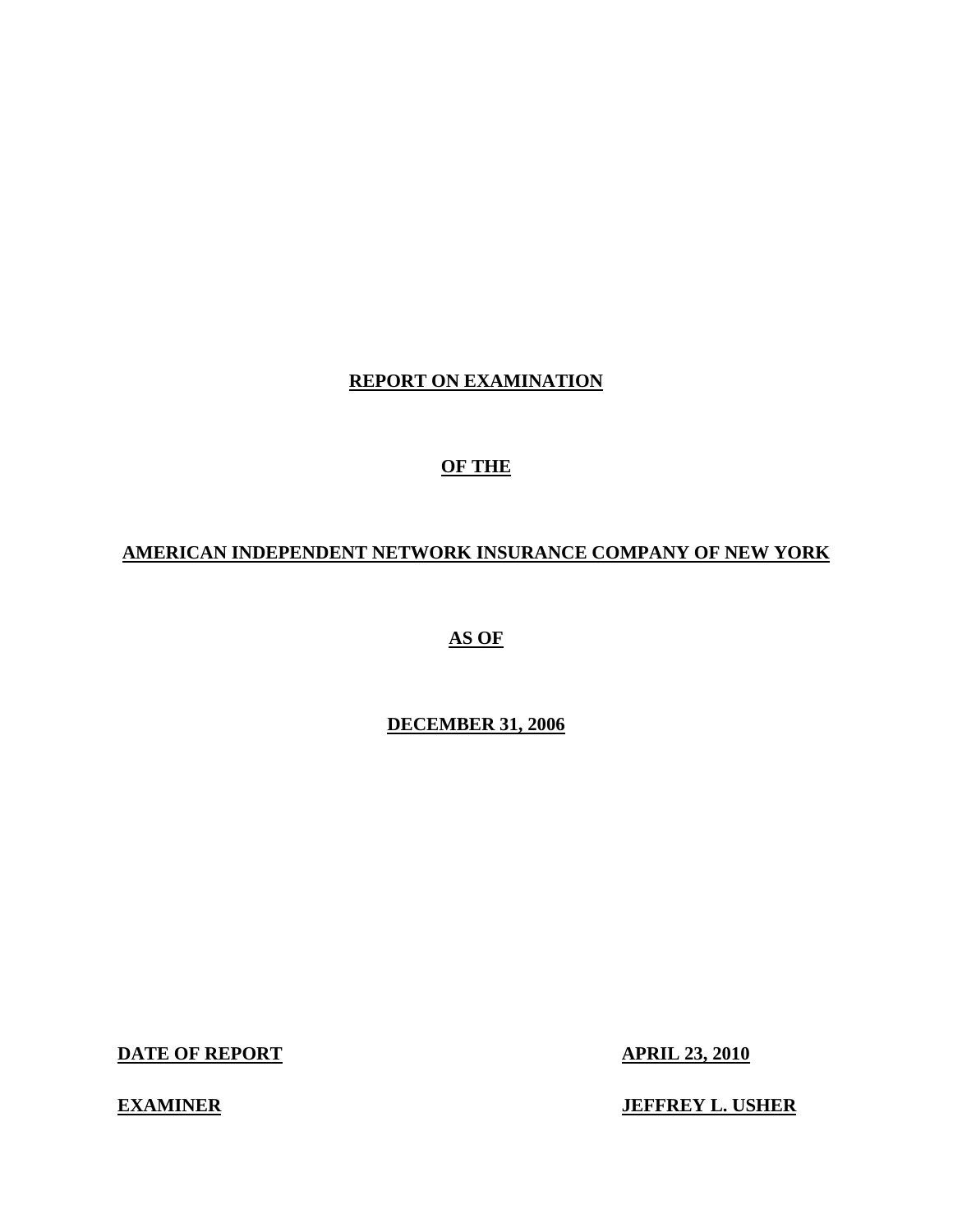# **TABLE OF CONTENTS**

# **ITEM NO. PAGE NO.**

| 1. | Scope of examination                                                                                                                                                                                                                       | $\overline{2}$                                                 |
|----|--------------------------------------------------------------------------------------------------------------------------------------------------------------------------------------------------------------------------------------------|----------------------------------------------------------------|
| 2. | Description of the Company                                                                                                                                                                                                                 | 3                                                              |
|    | Management and controls<br>А.<br>Territory and plan of operation<br><b>B.</b><br>$C_{\cdot}$<br>Investments<br>D. Reinsurance<br>Holding company system<br>E.<br><b>Abandoned Property Law</b><br>F.<br>Significant operating ratios<br>G. | 3<br>5<br>$\boldsymbol{6}$<br>$\overline{7}$<br>10<br>15<br>16 |
| 3. | <b>Financial statements</b>                                                                                                                                                                                                                | 18                                                             |
|    | <b>Balance</b> sheet<br>$A_{1}$<br><b>B.</b><br>Statement of revenue and expenses and capital<br>and surplus                                                                                                                               | 18<br>19                                                       |
| 4. | Aggregate reserves for accident and health policies                                                                                                                                                                                        | 20                                                             |
| 5. | Market conduct activities                                                                                                                                                                                                                  | 21                                                             |
|    | A. Policy forms<br>Claims processing<br><b>B.</b>                                                                                                                                                                                          | 21<br>22                                                       |
| 6. | Subsequent events                                                                                                                                                                                                                          | 24                                                             |
| 7. | Compliance with prior report on examination                                                                                                                                                                                                | 25                                                             |
| 8. | Summary of comments and recommendations                                                                                                                                                                                                    | 27                                                             |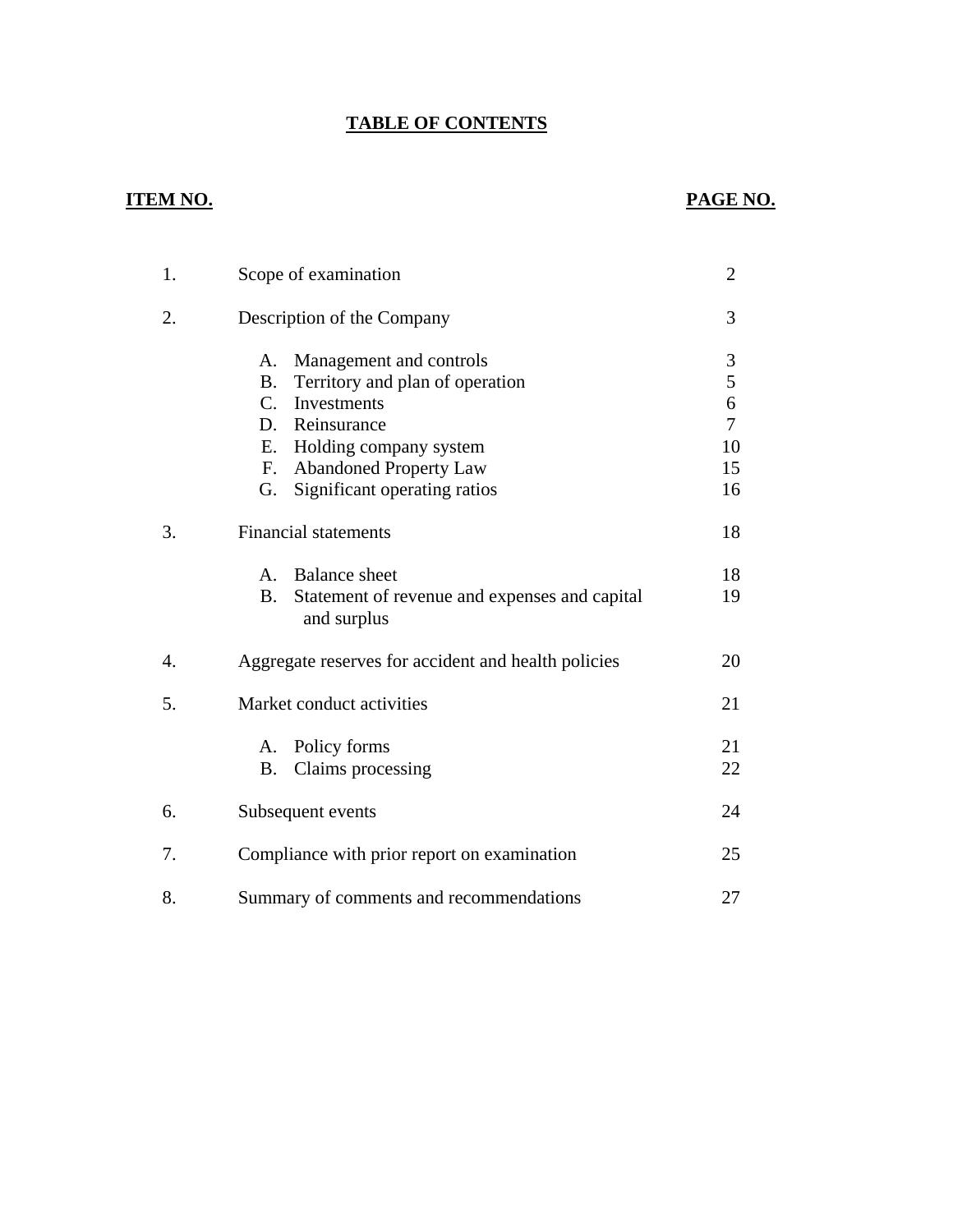

STATE OF NEW YORK INSURANCE DEPARTMENT 25 BEAVER STREET NEW YORK, NEW YORK 10004

David A. Paterson James J. Wrynn Governor Superintendent

April 23, 2010

Honorable James J. Wrynn Superintendent of Insurance Albany, New York 12257

Sir:

Pursuant to the requirements of the New York Insurance Law and acting in accordance with the instructions contained in Appointment Number 22677, dated April 2, 2010, annexed hereto, I have made an examination into the condition and affairs of the American Independent Network Insurance Company of New York, an accident and health insurance company licensed pursuant to Article 42 of the New York Insurance Law, and submit the following report thereon.

The examination was conducted at the main administrative office of American Independent Network Insurance Company of New York, located at 3440 Lehigh Street, Allentown, Pennsylvania 18103.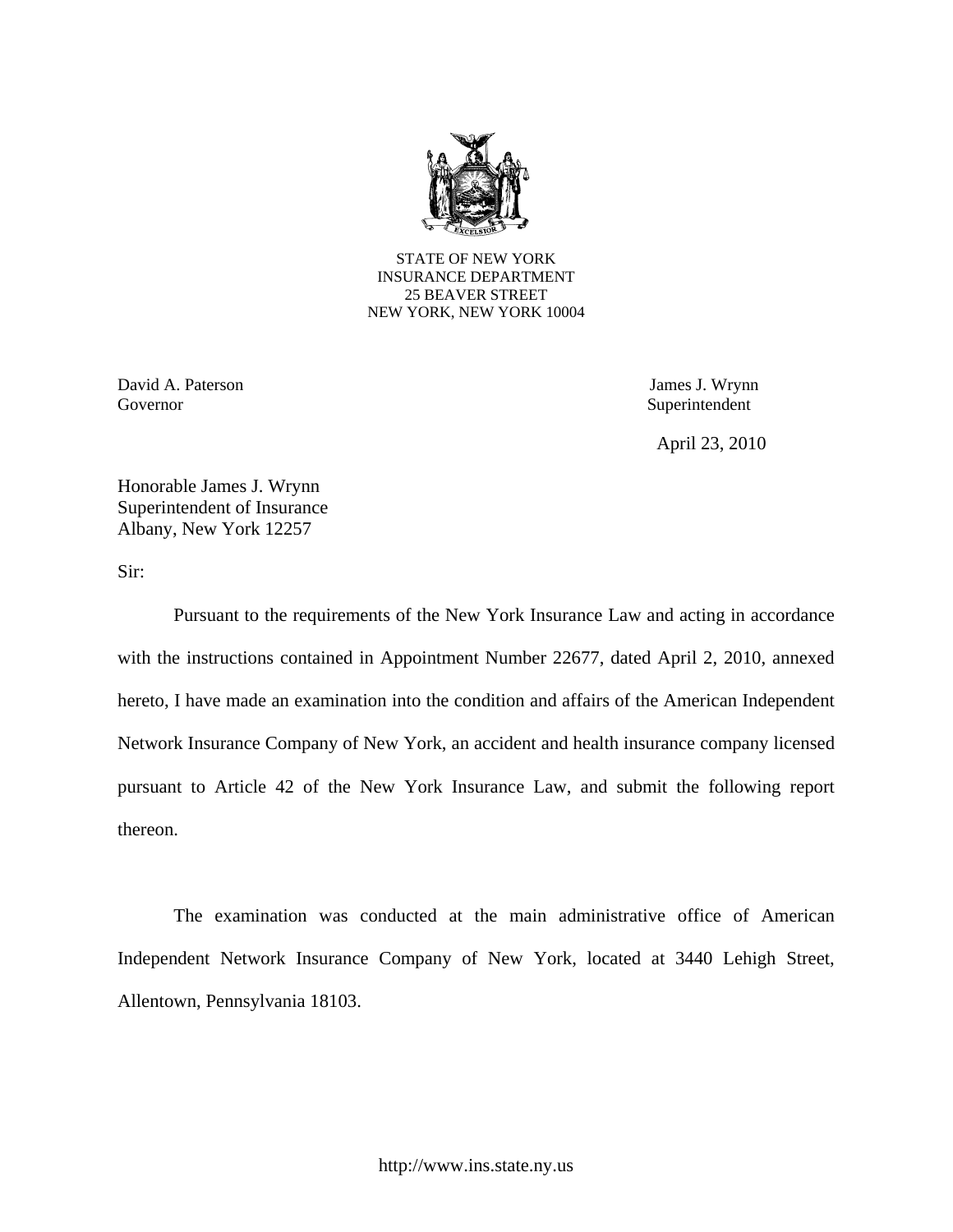Wherever the designations "the Company" or "AINIC" appear herein, without qualification, they should be understood to indicate the American Independent Network Insurance Company of New York.

Wherever the designation "the Department" appears herein, without qualification, it should be understood to indicate the New York State Insurance Department.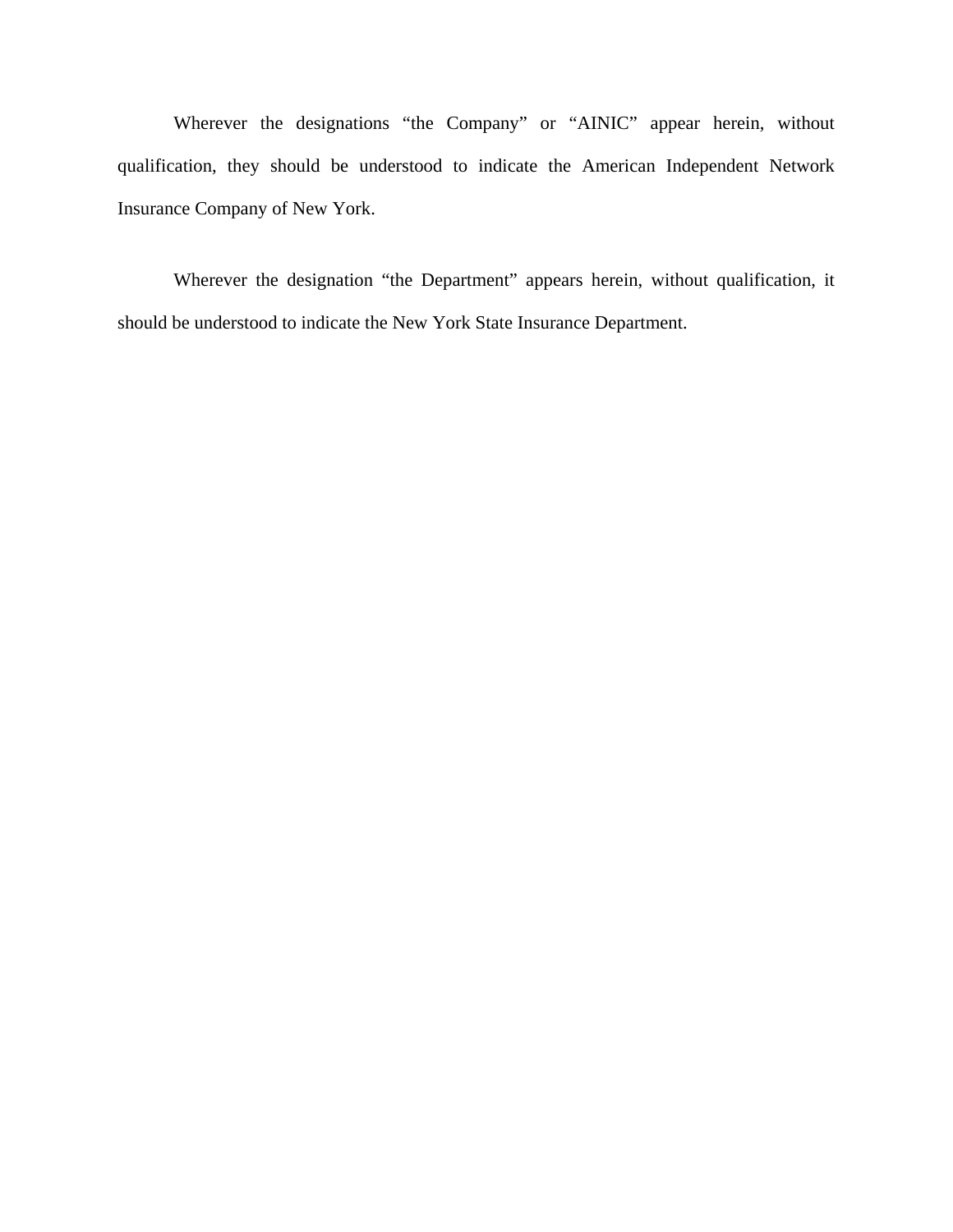#### **1. SCOPE OF EXAMINATION**

The previous examination was conducted as of December 31, 2002. This examination covers the four-year period from January 1, 2003 through December 31, 2006. Transactions occurring subsequent to this period were reviewed where deemed appropriate by the examiner.

The examination comprised a verification of assets and liabilities as of December 31, 2006, in accordance with Statutory Accounting Principles, as adopted by the Department, a review of income and disbursements deemed necessary to accomplish such verification and utilized, to the extent considered appropriate, work performed by the Company's independent certified public accountants. A review or audit was also made of the following items as called for in the *Examiners Handbook of the National Association of Insurance Commissioners* (NAIC):

 Loss experience History of the Company Management and controls Corporate records Territory and plan of operation Growth of the Company Business in force Accounts and records Treatment of policyholders and claimants

This report on examination is confined to financial statements and comments on those matters which involve departures from laws, regulations or rules, or which are deemed to require explanation or description. A review was also made to ascertain what actions were taken by the Company with regard to comments and recommendations contained in the prior report on examination.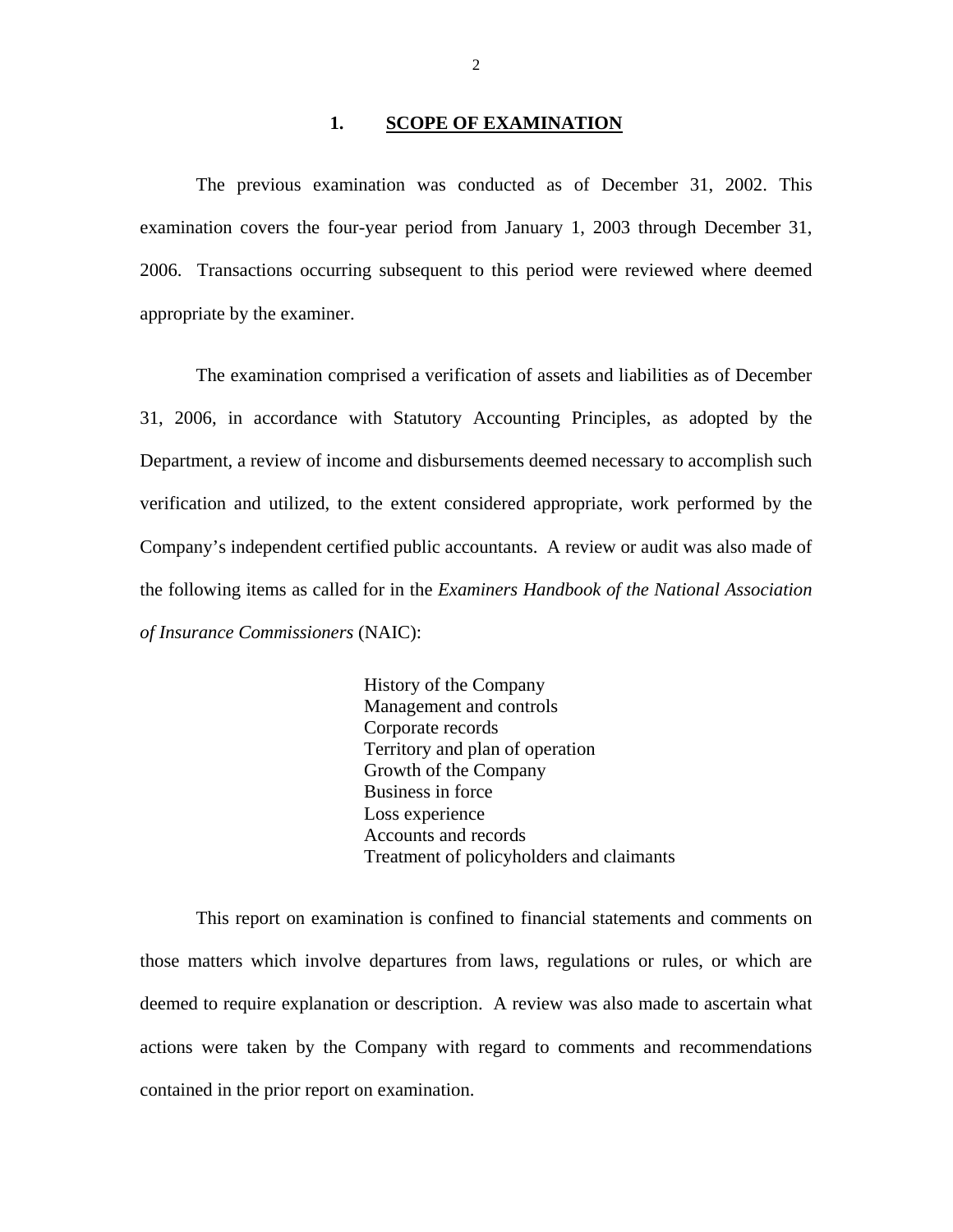#### **2. DESCRIPTION OF THE COMPANY**

<span id="page-5-0"></span>American Independent Network Insurance Company of New York (AINIC) was incorporated on April 9, 1997. The Company is a wholly-owned subsidiary of American Network Insurance Company (ANIC). Effective May 3, 2005, pursuant to the approval of the Pennsylvania Insurance Department, Penn Treaty American Corporation (PTAC), the ultimate holding company, transferred capital stock ownership of AINIC to Penn Treaty Network America Insurance Company (PTNA), a subsidiary, which then transferred such capital stock ownership to ANIC. The ultimate controlling company of AINIC remains PTAC. The Company is licensed under Article 42 of the New York Insurance Law to write accident and health insurance in New York. Its principal lines of business are long-term health care and home health care products.

#### A. Management and Controls

Pursuant to AINIC's charter and by-laws, management of the Company is to be vested in a board of directors consisting of thirteen members. The by-laws indicate that the board shall have at least four regularly scheduled (quarterly) meetings per year. It was noted from a review of the minutes of the board of directors' meetings that during the examination period the board conducted less than four meetings each year. The Company advised the examiner that the number of annual meetings were changed in the Company's by-laws during the examination period. This change was not submitted to the Department for review.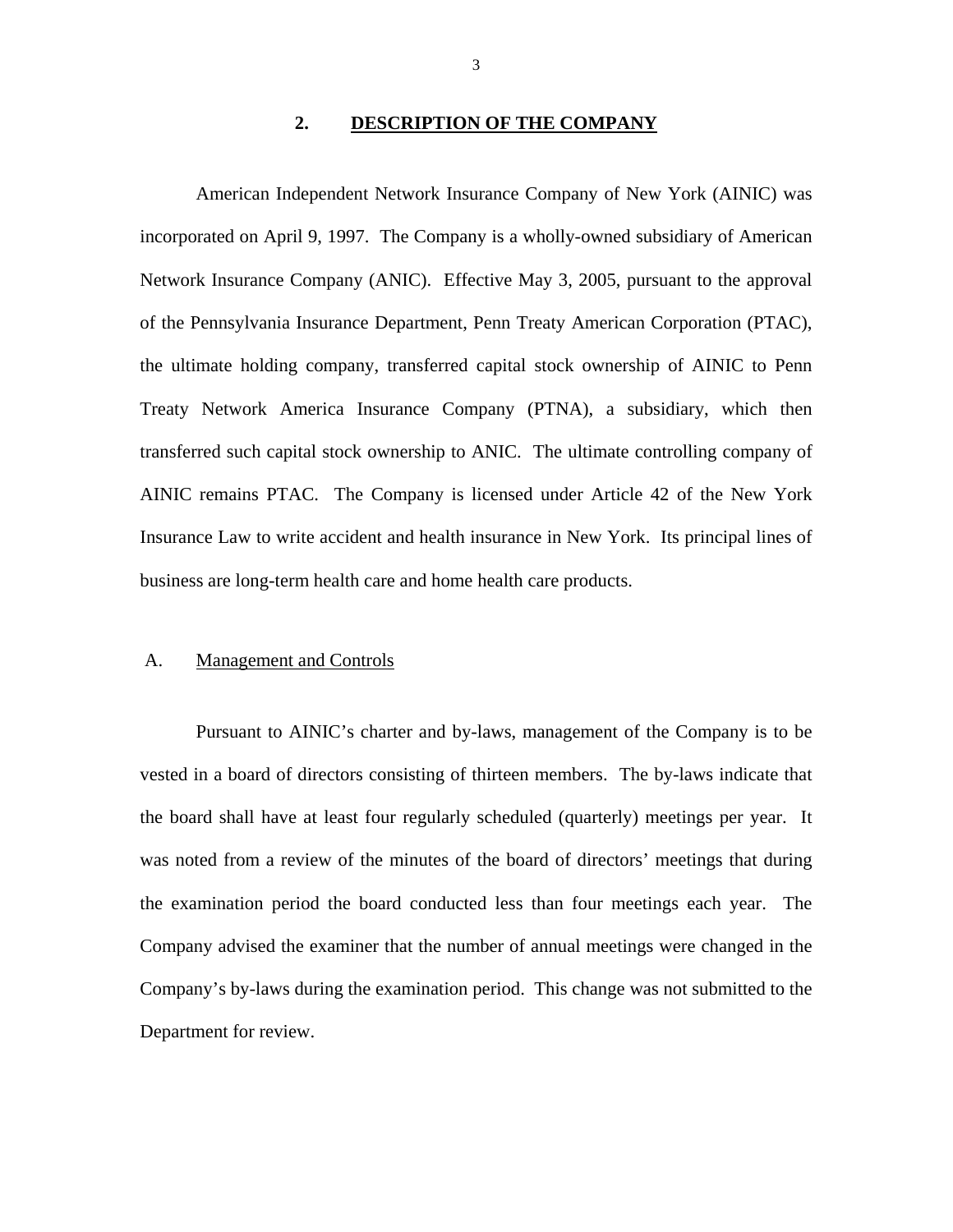It is recommended that the Company file all changes to its by-laws with the New

York Insurance Department. It is further recommended that the Company's board hold

the required number of meetings (per its by-laws) each year.

At December 31, 2006, the directors of the Company were as follows:

| Name and Residence                         | <b>Principal Business Affiliation</b>                         |
|--------------------------------------------|---------------------------------------------------------------|
| Todd B. Armstrong                          | Vice President of Underwriting,                               |
| Schnecksville, PA                          | American Independent Network Insurance Company of New York    |
| Alex Clark                                 | Managing Director,                                            |
| New York, NY                               | Sander Morris Harris, Inc.                                    |
| Mark Cloutier                              | Senior Vice President and Chief Financial Officer,            |
| Perkasie, PA                               | American Independent Network Insurance Company of New York    |
| Elaine P. Fuchs<br>Palm Springs, CA        | Retired                                                       |
| Lawrence N. Hausman                        | Special Projects, Policyholder Services,                      |
| Plymouth Meeting, PA                       | American Independent Network Insurance Company of New York    |
| James M. Heyer                             | Senior Vice President, Risk Management,                       |
| Schnecksville, PA                          | American Independent Network Insurance Company of New York    |
| William W. Hunt                            | Chairman of the Board, President and Chief Executive Officer, |
| West Chester, PA                           | American Independent Network Insurance Company of New York    |
| Matthew W. Kaplan                          | Managing Director,                                            |
| Marina Del Rey, CA                         | Actis Assurance Segregated Portfolio Company                  |
| Kimberly R. Levit-Valuntas<br>Orefield, PA | <b>Insurance Agent</b>                                        |
| Patrick D. Patterson                       | President and Chief Executive Officer,                        |
| Highland, MI                               | <b>United Insurance Group Agency</b>                          |
| Joseph K. Valuntas                         | Consultant,                                                   |
| Brooklyn, NY                               | Self-employed                                                 |
| Cameron B. Waite                           | Executive Vice President of Strategic Operations,             |
| Pennsburg, PA                              | American Independent Network Insurance Company of New York    |
| Eugene J. Woznicki                         | President,                                                    |
| Frisco, TX                                 | Southwestern Life Plans, Inc.                                 |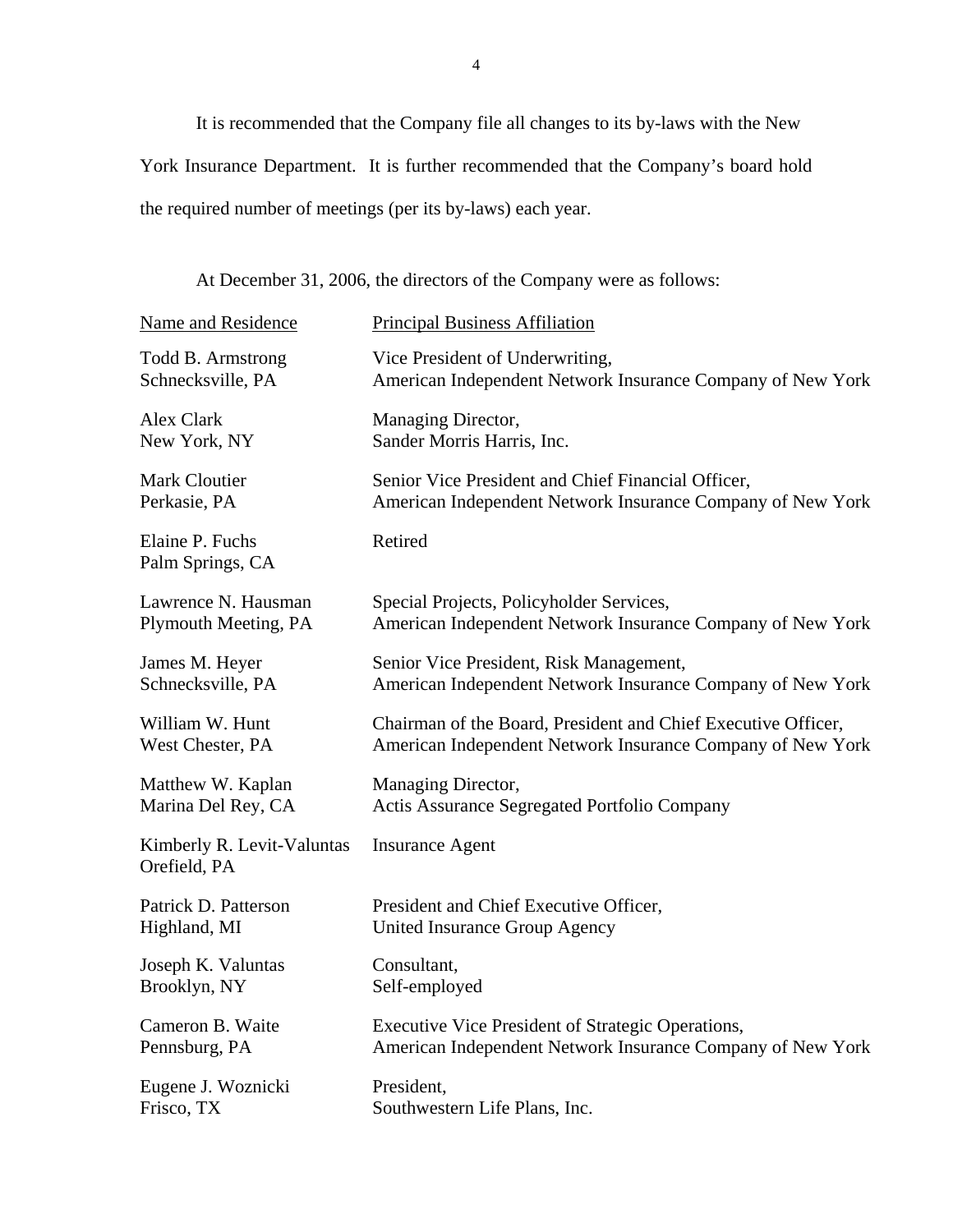The minutes of all meetings of the board of directors and committees thereof held during the examination period were reviewed. All such meetings were well attended, with all members attending at least one-half of the meetings they were eligible to attend.

The Company's principal officers at December 31, 2006, were as follows:

| Name                | Title                                                                               |
|---------------------|-------------------------------------------------------------------------------------|
| William Walter Hunt | President and Chief Executive Officer                                               |
| Cameron Waite       | <b>Executive Vice President, Strategic Operations</b>                               |
| Stephen R. LaPierre | Senior Vice President, Claims, Policyholder Service<br>and Clinical Risk Management |
| Mark Cloutier       | Senior Vice President and Chief Financial Officer                                   |
| Jane Bagley         | Vice President, Corporate Counsel and Corporate<br>Secretary                        |

#### B. Territory and Plan of Operation

AINIC was licensed as of March 12, 1998, to transact accident and health insurance business as defined in Section 1113(a)(3)(i) of the New York Insurance Law. The Company is licensed under Article 42 of the New York Insurance Law to write accident and health insurance in New York. Its principal lines of business are long-term health care and home health care products.

The Company is licensed in New York State only. In 2006, the Company wrote total direct premiums of \$4,364,360.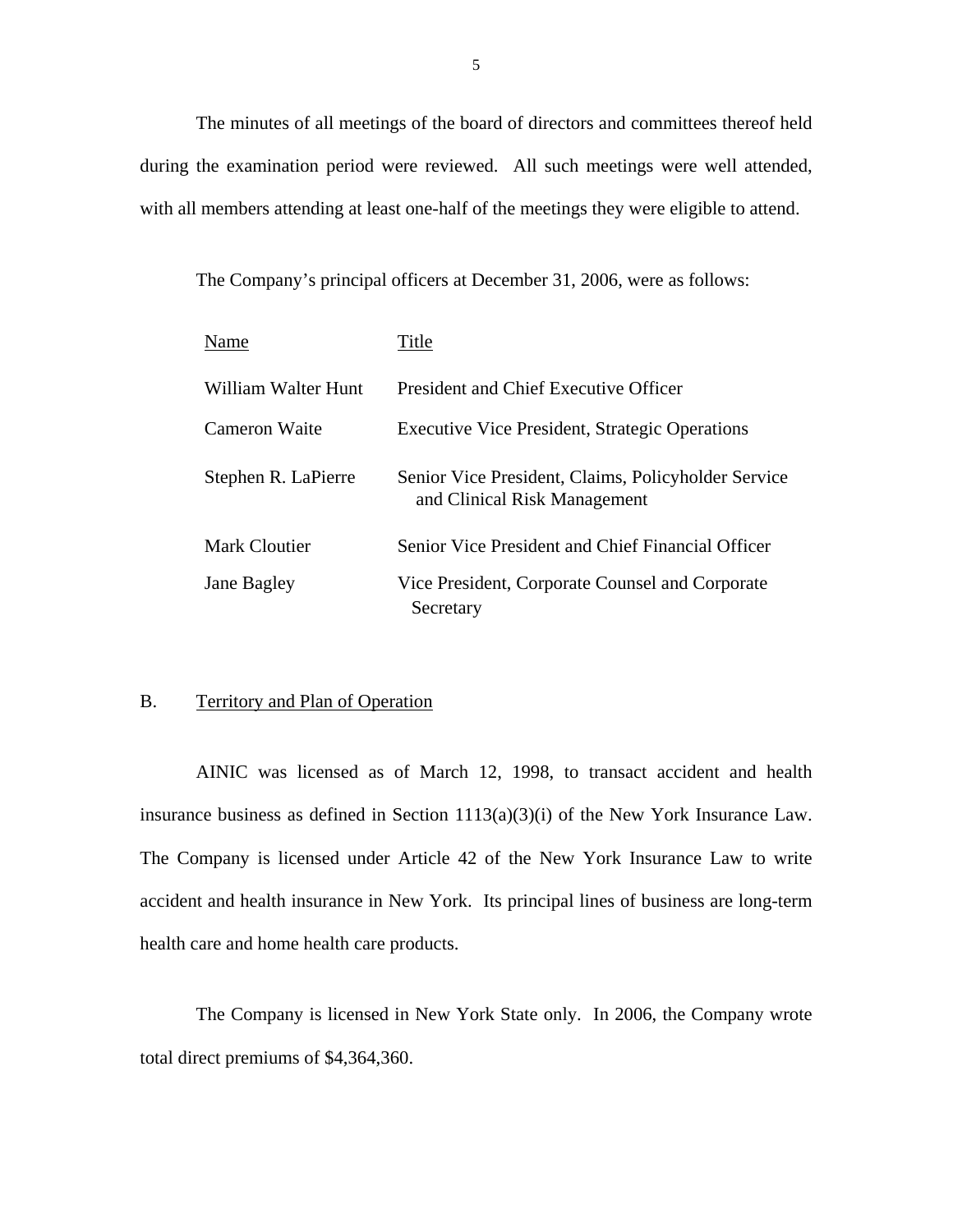The following chart depicts the number of policyholders at each year-end of the examination period:

| Year                    | 2003  | 2004  | 2005  | 2006 |
|-------------------------|-------|-------|-------|------|
| Number of policyholders | 1,850 | 1.986 | 2.048 | .999 |

Based upon the line of business for which the Company is licensed, and pursuant to the requirements of Articles 13 and 42 of the New York Insurance Law, the Company is required to maintain a minimum capital of \$300,000.

The Company used the services of independent brokers and agents during the examination period.

## C. Investments

It was noted that the purchase and sale of the Company's investments were not approved by its board of directors during the examination period. Section 1411(a) of the New York Insurance Law states in part:

> "No domestic insurer shall make any loan or investment... unless authorized or approved by its board of directors or a committee thereof responsible for supervising or making such investment or loan."

It is recommended that the Company comply with the requirements of Section 1411(a) of the New York Insurance Law by having its board of directors (or a committee thereof) approve the purchase and sale of its investments.

This recommendation was also included in the prior report on examination.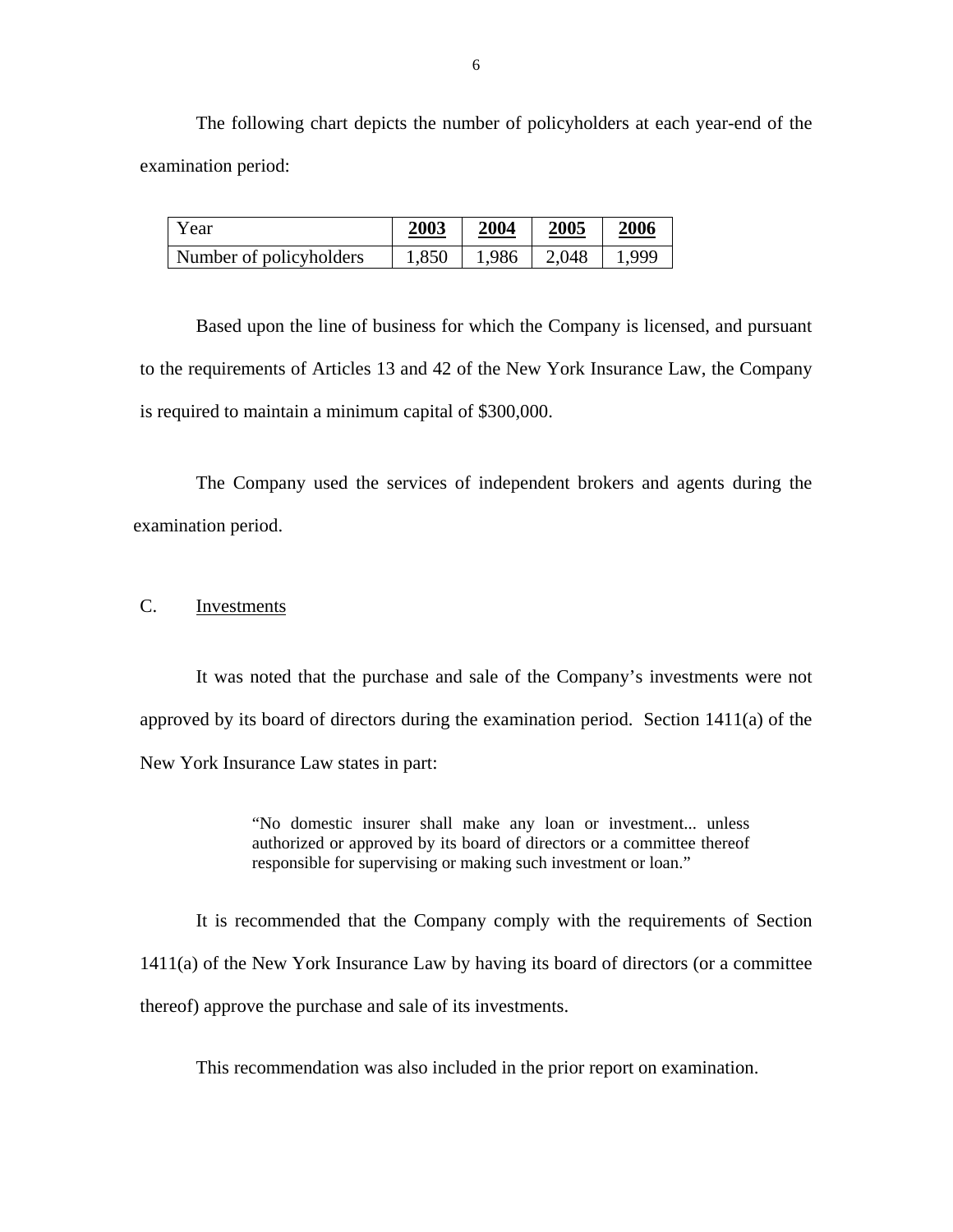<span id="page-9-0"></span>The Company, in its response to the aforementioned recommendation (to the previous report on examination), indicated in a letter dated October 18, 2004, that its board of directors would review and approve the purchase and sale of investments starting in November 2004 and each November thereafter. A review of the board of directors' minutes covering this examination period did not reveal any discussion relating to the approval of the purchase or sale of investments for the Company.

It is recommended that the Company's management provide accurate responses to the Department.

The Company stated that its investment advisor as of the examination date was U.S. Bank, however, the Company was unable to provide a copy of an executed investment advisory agreement with U.S. Bank.

It is recommended that the Company execute a formal written investment advisory agreement detailing such items as: investment limits, benchmarks, allowable investments and related data with U.S. Bank and furnish such document to the Department for review. Further, it is recommended that the Company's board or committee thereof, approve the contents of such investment advisory agreement.

#### D. Reinsurance

A review was conducted of the two quota share reinsurance treaties that the Company had in place during the examination period. Treaty A294-001-000 is with General Re Life Corporation, formerly Cologne Life Re Insurance of America, while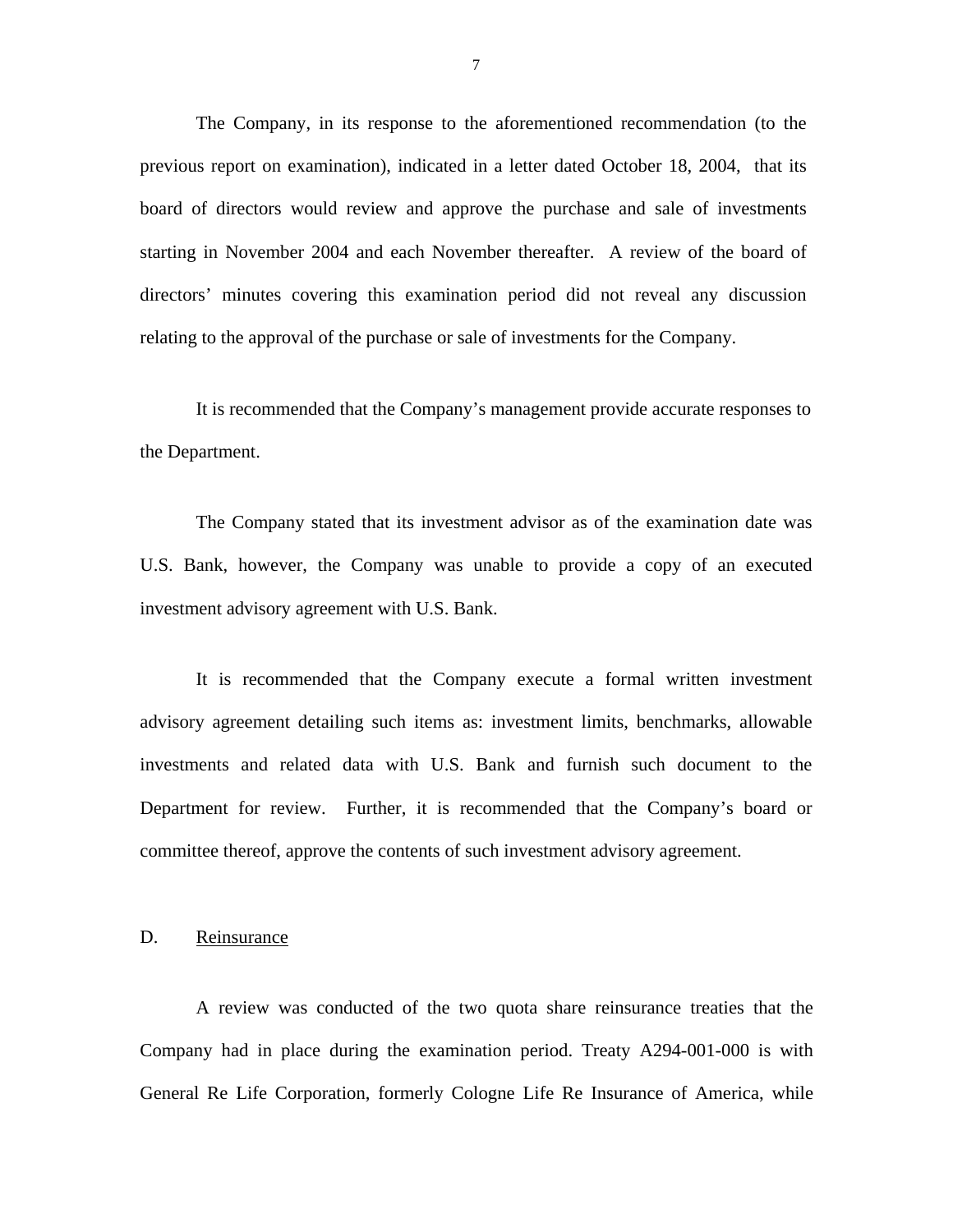Treaty A294-002-000 is with General Re Life Corporation, formerly General & Cologne Life Re Insurance of America. General Re Life Corporation is an authorized reinsurer.. No reinsurance amounts were due AINIC as of December 31, 2006. It should be noted that both of these treaties were terminated, effective June 30, 2001, and have not been replaced. Renewal policies that were in effect prior to the termination date are still covered under both agreements. Both treaties contained the required insolvency clause required by Section 1308(a)(3) of the New York Insurance Law.

The following is a summary of the plans covered and benefits reinsured by policy

type (for renewal policies only) as of December 31, 2006:

#### Treaty A294-001-000

Policies Reinsured – long-term care coverage.

PF2600 and related riders other than non-forfeiture options. FPF2600 and related riders other than non-forfeiture options.

 Retention Amount - The first \$250,000 of benefits paid after the elimination period of the policy has been satisfied shall be retained by the Company.

Quota Share - 100% of benefits in excess of the retention amount.

Basis of Reinsurance - The Company shall cede to Cologne Life Reinsurance of America, direct business of long-term care coverage underwritten on United States residents for automatic acceptance of health insurance, subject to the limits and conditions below:

Benefit Limits: \$300 per day

Treaty A294-002-000

Policies Reinsured – long-term care coverage.

26 Policy forms.

Retention Amount **-** \$350,000 retention on policies with benefit maximums in dollars.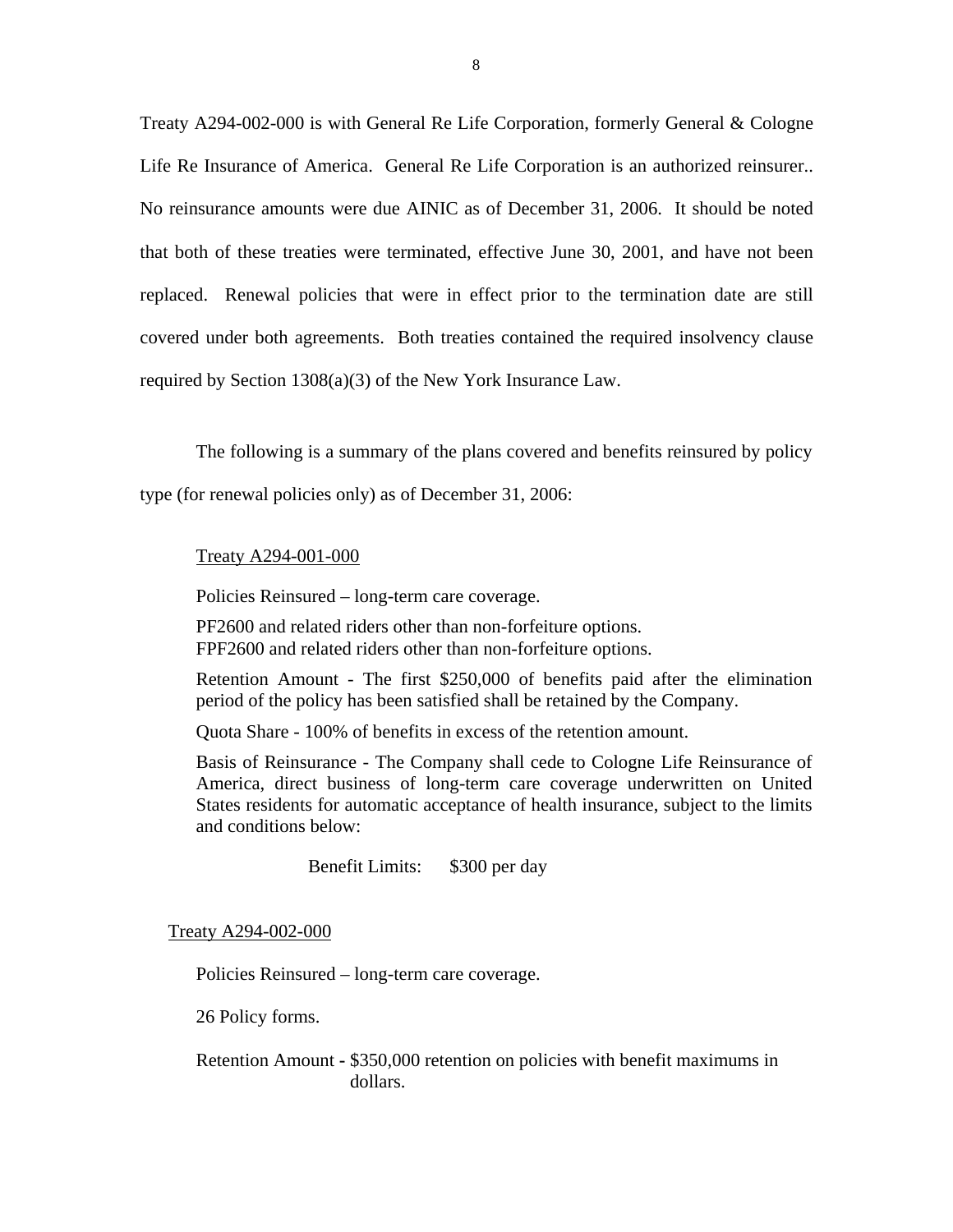60 month retention on policies with benefit maximums in months.

Quota Share - 100% of benefits in excess of the retention amount.

Basis of Reinsurance - The Company shall cede to General & Cologne Life Reinsurance of America direct business underwritten on United States residents for automatic acceptance of health insurance, subject to the limits and conditions below:

Benefit Limits: \$350 per day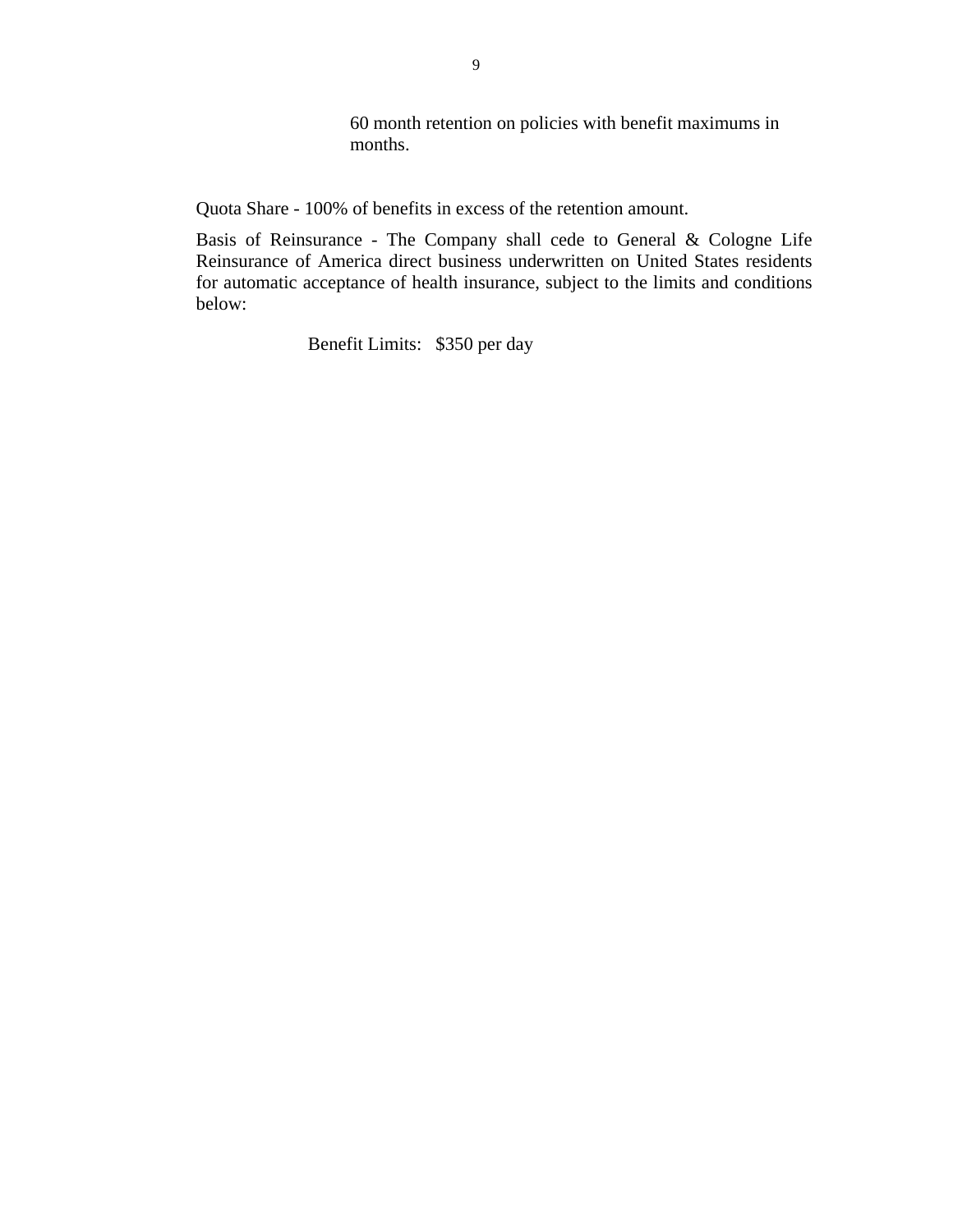# <span id="page-12-0"></span>E. Holding Company System

The following chart shows the relationship between the Company and members of its holding company system:



Penn Treaty Network America Insurance Company (PTNA) is 100% owned by Penn Treaty American Corporation (PTA), an insurance holding company. PTNA owns 100% of American Network Insurance Company (ANIC), which in turn owns 100% of American Independent Network Insurance Company of New York. Network Insurance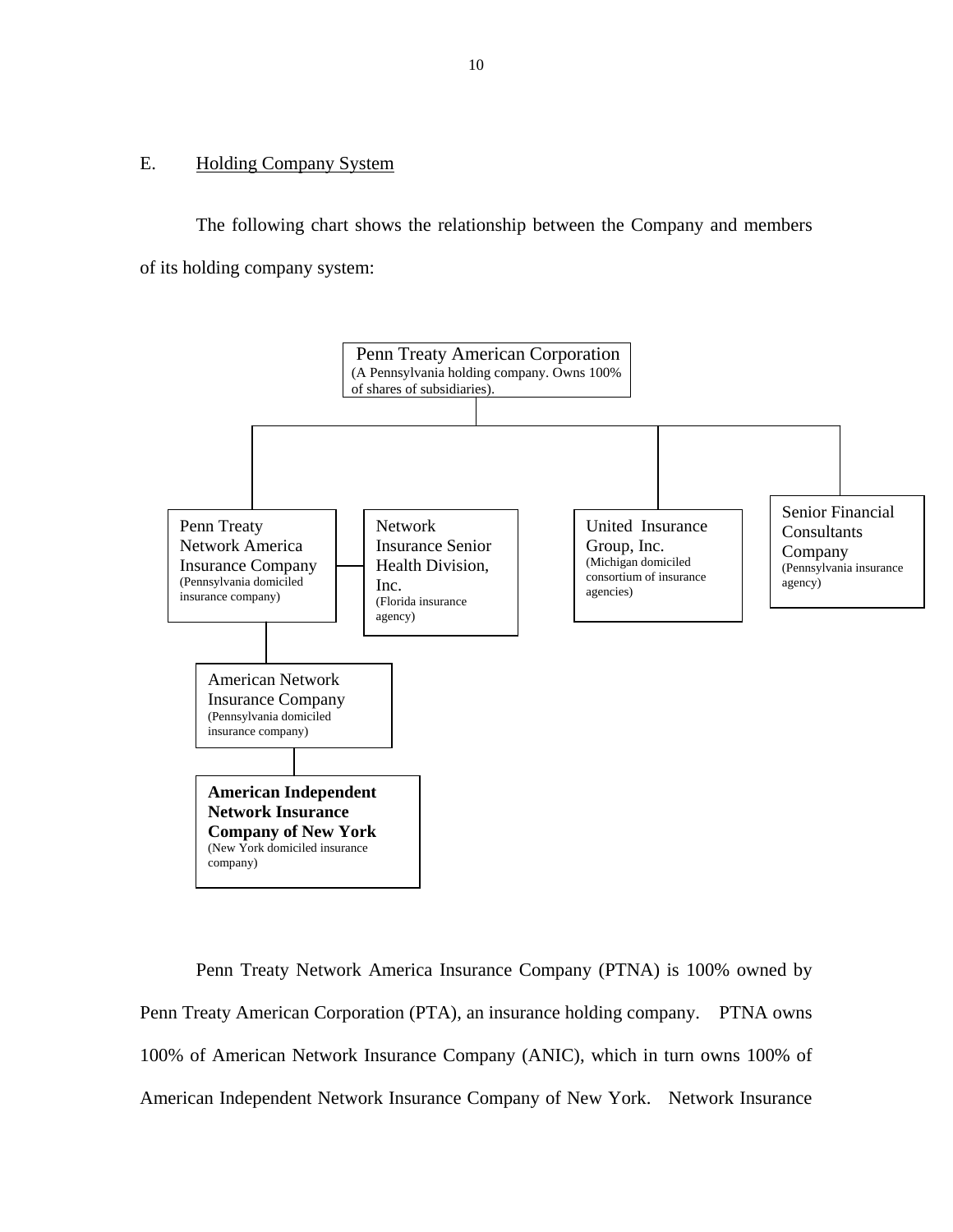Senior Health Division, Inc., Senior Financial Consultants Company, and United Insurance Group, Inc. are affiliates of the Company.

The examiner reviewed the Company's filings required by Article 15 of the New York Insurance Law and Department Regulation No. 52. It was determined that the Company was in compliance with such requirements.

The following is a description of the inter-company agreements in effect as of the examination date:

#### i. Data Processing Cost Sharing Agreement

On January 1, 1998, the Company entered into a data processing cost sharing agreement with Penn Treaty Network America Insurance Company (PTNA). Under this agreement, approved by the Department, various services are provided by PTNA to AINIC, including, but not limited to: management information systems, utilization review services, claims administration, marketing, collection of premiums and review of staffing and scheduling. The parties acknowledged that the allocation method for shared expenses under this agreement shall be consistent with the provisions of Department Regulation No. 33 (11 NYCRR 91). It is noted that the Department has approved this agreement.

#### ii. Claims Administration Cost Sharing Agreement

On January 1, 1998, the Company entered into a claims administration cost sharing agreement with Penn Treaty Network America Insurance Company (PTNA).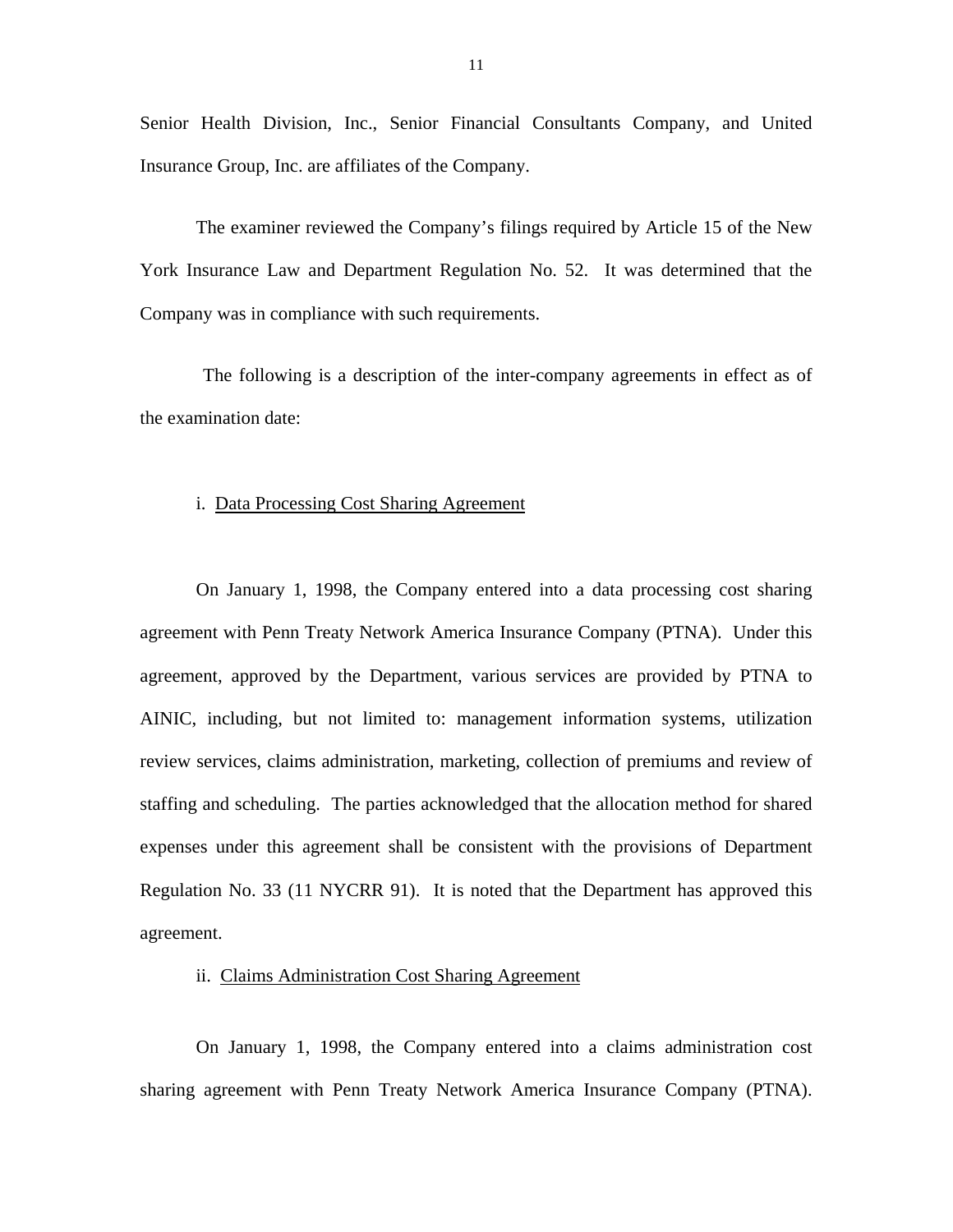Under the terms of this agreement, PTNA agrees to provide claims administration services to AINIC. The charges for the services rendered by PTNA are intended to represent the actual cost incurred by PTNA, so that PTNA will neither profit nor suffer a loss. All charges and expenses directly incurred by PTNA on behalf of AINIC during each calendar quarter are charged entirely to AINIC. Furthermore, AINIC is to reimburse PTNA for its share of the salaries, employee relations and welfare, travel and travel items, rent and rent items, equipment, telephone and telefax and payroll tax expenses paid by PTNA. The parties acknowledged that the allocation method for shared expenses under this agreement shall be consistent with the provisions of Department Regulation No. 33 (11 NYCRR 91). It is noted that the Department has approved this agreement.

#### iii. Underwriting Cost Sharing Agreement

On January 1, 1998, the Company entered into an underwriting cost sharing agreement with Penn Treaty Network America Insurance Company (PTNA). Under the terms of this agreement, all underwriting services provided to AINIC are to be based on the written criteria, standards and guidelines of AINIC. Further, AINIC has the ultimate and final authority over the acceptance, rejection or cancellation of risks. The charges to be paid by AINIC for the services rendered by PTNA are intended to represent the actual cost incurred by PTNA, so that PTNA will neither receive a profit nor suffer a loss. All charges and expenses directly incurred by PTNA on behalf of AINIC during each calendar quarter under this agreement are charged entirely to AINIC. Furthermore, AINIC shall reimburse PTNA for its share of the salaries, employee relations and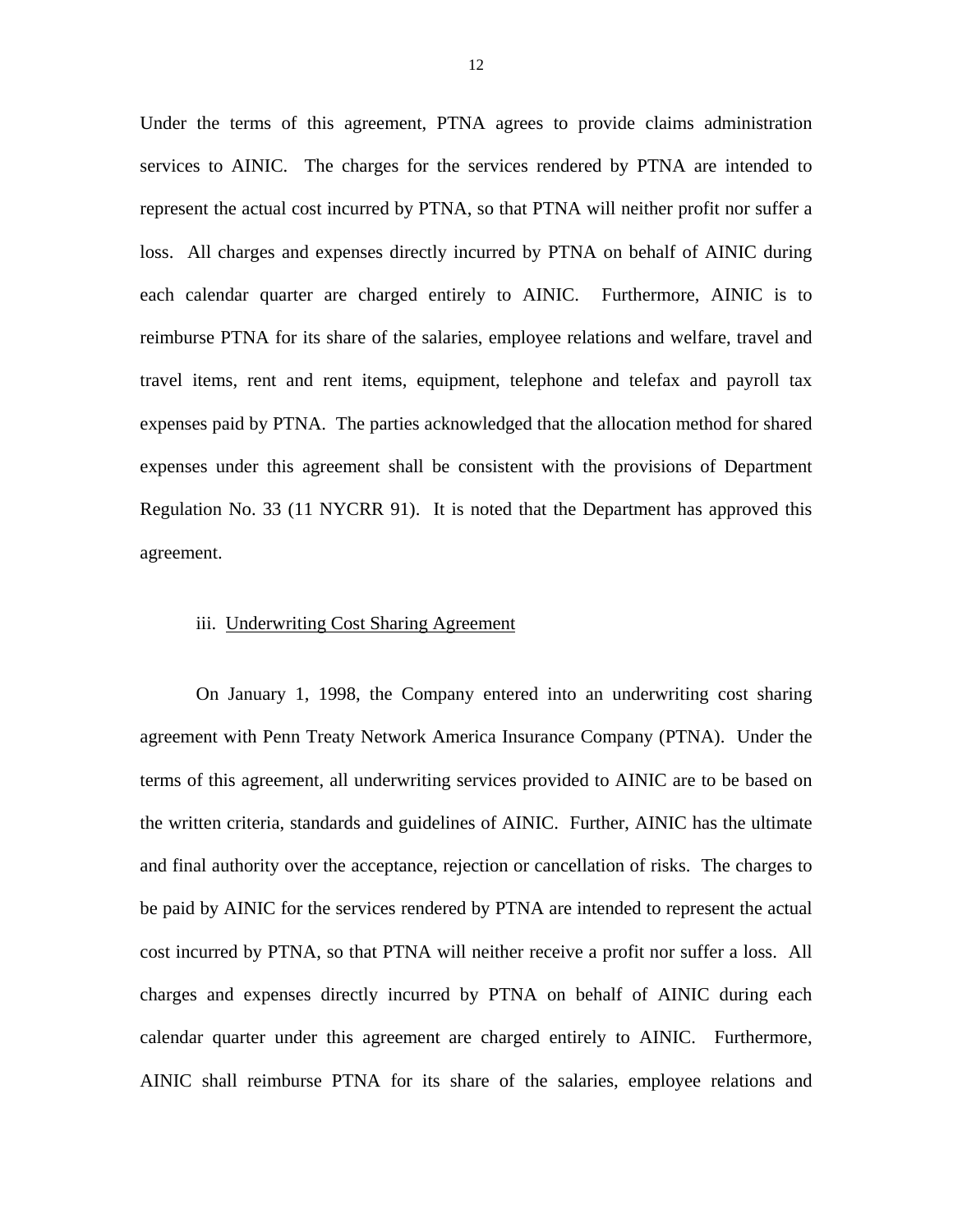welfare, travel and travel items, rent and rent items, equipment, telephone and telefax and payroll tax expenses paid by PTNA. The parties acknowledged that the allocation method for shared expenses under this agreement shall be consistent with the provisions of Department Regulation No. 33 (11 NYCRR 91). It is noted that the Department has approved this agreement.

Part 91.4 of Department Regulation No. 33 (11 NYCRR 91.4) states in part:

"…(2) Each… insurer shall maintain records with sufficient detail to show fully:

- (i) the system actually used for allocation of income and expenses;
- (ii) the actual basis of allocation;
- (iii) the actual monetary distribution of the respective items of income, salaries, wages, expenses and taxes to:

(a) units of activity or functions, if any distribution is made on such basis,

(b) fund accounts, if any distribution is made on the basis thereof, reflecting separately, for each fund, premiums or considerations, investment income, capital gains and losses, benefit payments, expenses and provision for reserves,

- (c) annual statement lines of business,
- (d) companies, and
- (e) a recapitulation and reconciliation of items (a), (b), (c), and (d) with the insurer's books of account and annual statement.

(3) Such records shall be classified and indexed in such form as to permit ready identification between the item allocated and the basis upon which it was allocated, and shall be maintained in such manner as to be readily accessible for examination. These records shall bear the date and shall identify the person responsible for the preparation thereof.

(4) Basis of allocation shall be reviewed periodically to ascertain their suitability for continued use.

(5) Allocations of income and expenses between companies shall be treated in the same manner as if made for major annual statement lines of business."

During the examiner's review, it was determined that the Company did not

comply with the provisions of said agreements, relative to the methods of cost allocation

specified in Department Regulation No. 33 (11 NYCRR 91). Item 5 of the Data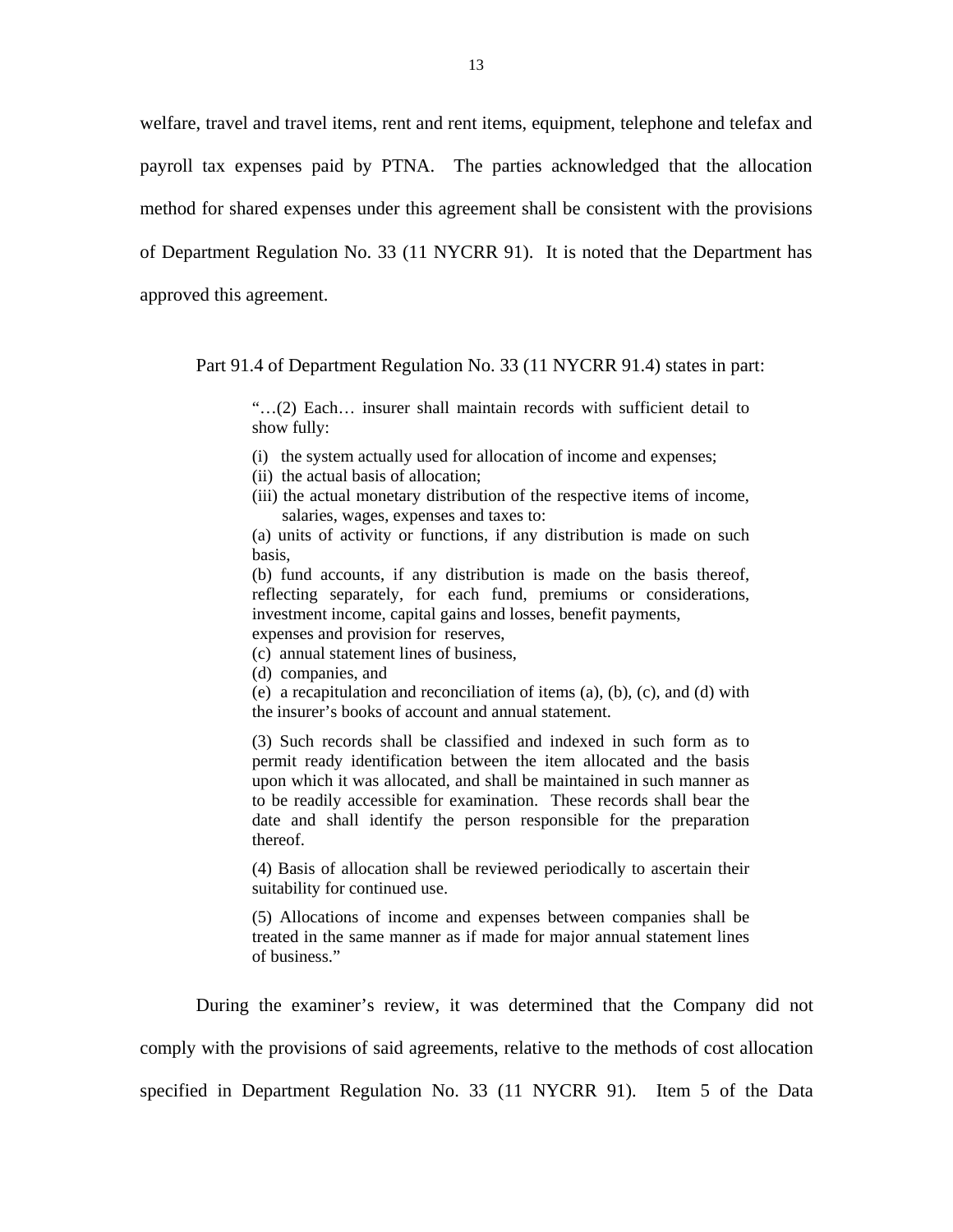Processing Cost Sharing Agreement states, "the parties hereto acknowledge that the allocation method for shared expenses shall be consistent with the provisions of New York Regulation No. 33."

However, it was noted that during 2005 and 2006, the Company's affiliate, Penn Treaty Network America Insurance Company charged \$100,000 of general expenses to the Company, without adequate supporting documentation for such charge. This transaction does not conform to the requirements of the Company's agreement, which states that insurers are to use only such methods of allocation that will produce the suitable and equitable distribution of income and expenses detailed in Department Regulation No. 33.

In addition, the calculated percentage of expenses allocated among the affiliates that was used to determine the aforementioned charge of \$100,000 of general expenses was 2%. The 2% was outlined in a memo dated January 2, 2008. The calculation the Company used as its basis is the total premium among the affiliates. This procedure is not consistent with Department Regulation No. 33 (11 NYCRR 91.4 (f)(5)), which states in part:

> "General indexes such as premium volume, number of policies, and insurance in force shall not be used as basis for distributing costs among major annual statement lines of business…"

Further, the abovementioned transaction and allocation appear to be violative of Sections 1505(a) and (b) of the New York Insurance Law, which state: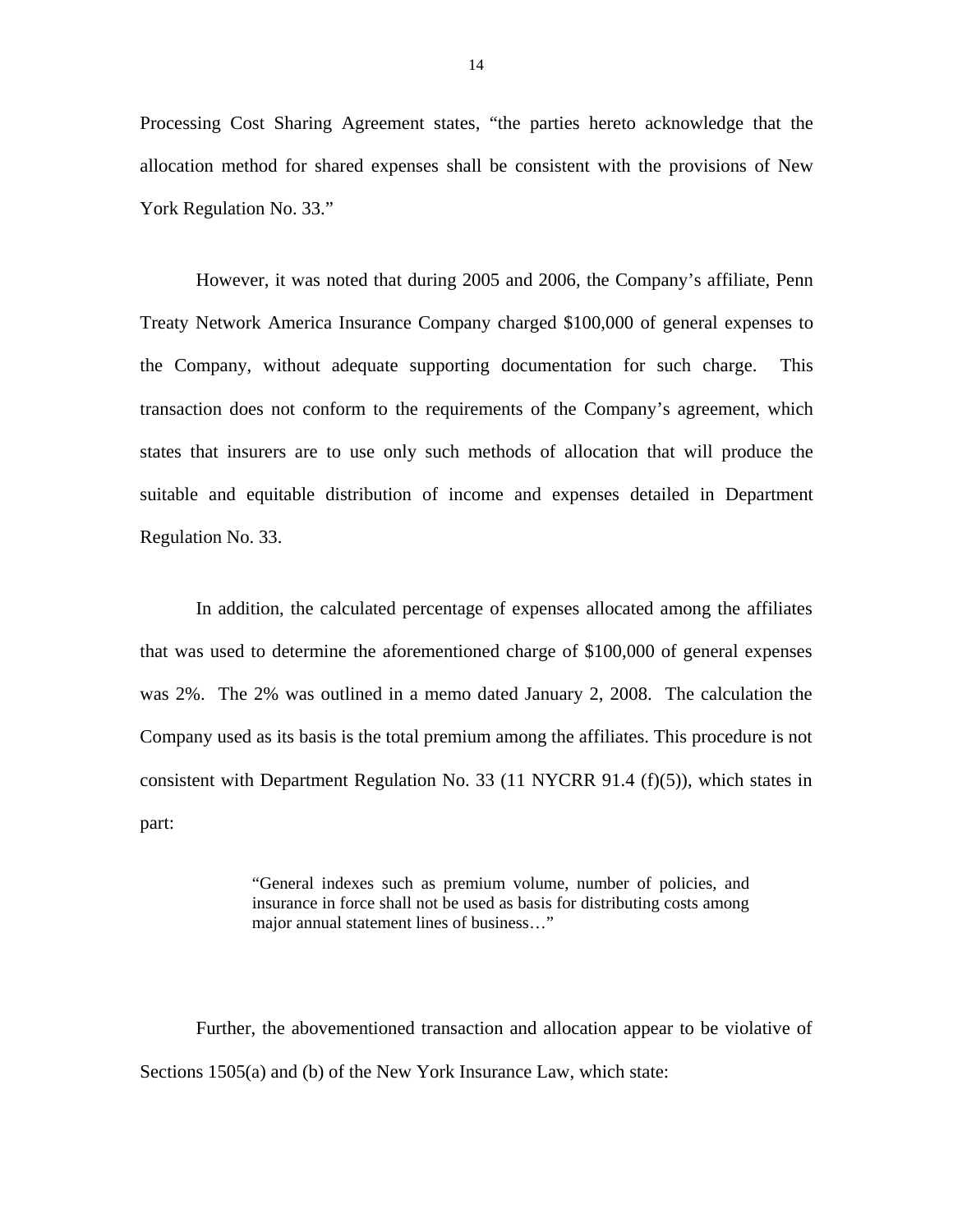<span id="page-17-0"></span>"(a) Transactions within a holding company system to which a controlled insurer is a party shall be subject to the following:

(1) the terms shall be fair and equitable;

(2) charges or fees for services performed shall be reasonable; and (3) expenses incurred and payments received shall be allocated to the insurer on an equitable basis in conformity with customary insurance accounting practices consistently applied.

(b) The books, accounts and records of each party to all such transactions shall be so maintained as to clearly and accurately disclose the nature and details of the transactions including such accounting information as is necessary to support the reasonableness of the charges or fees to the respective parties."

It is recommended that the allocation of expenses between the Company and PTNA be apportioned in conformity with the provisions of Department Regulation No.

33, as per the cost agreement in effect between such entities.

A similar recommendation was included within the previous report on examination.

It is recommended that the Company and PTNA comply with the requirements of Sections 1505(a) and (b) of the New York Insurance Law in regard to transactions under the inter-company agreements.

#### F. Abandoned Property Law

During the examination review of the captioned item it was revealed that during the examination period, the Company did not comply with the requirements of Sections 1316(1), (2), (3) and (4) of the Abandoned Property Law, which state: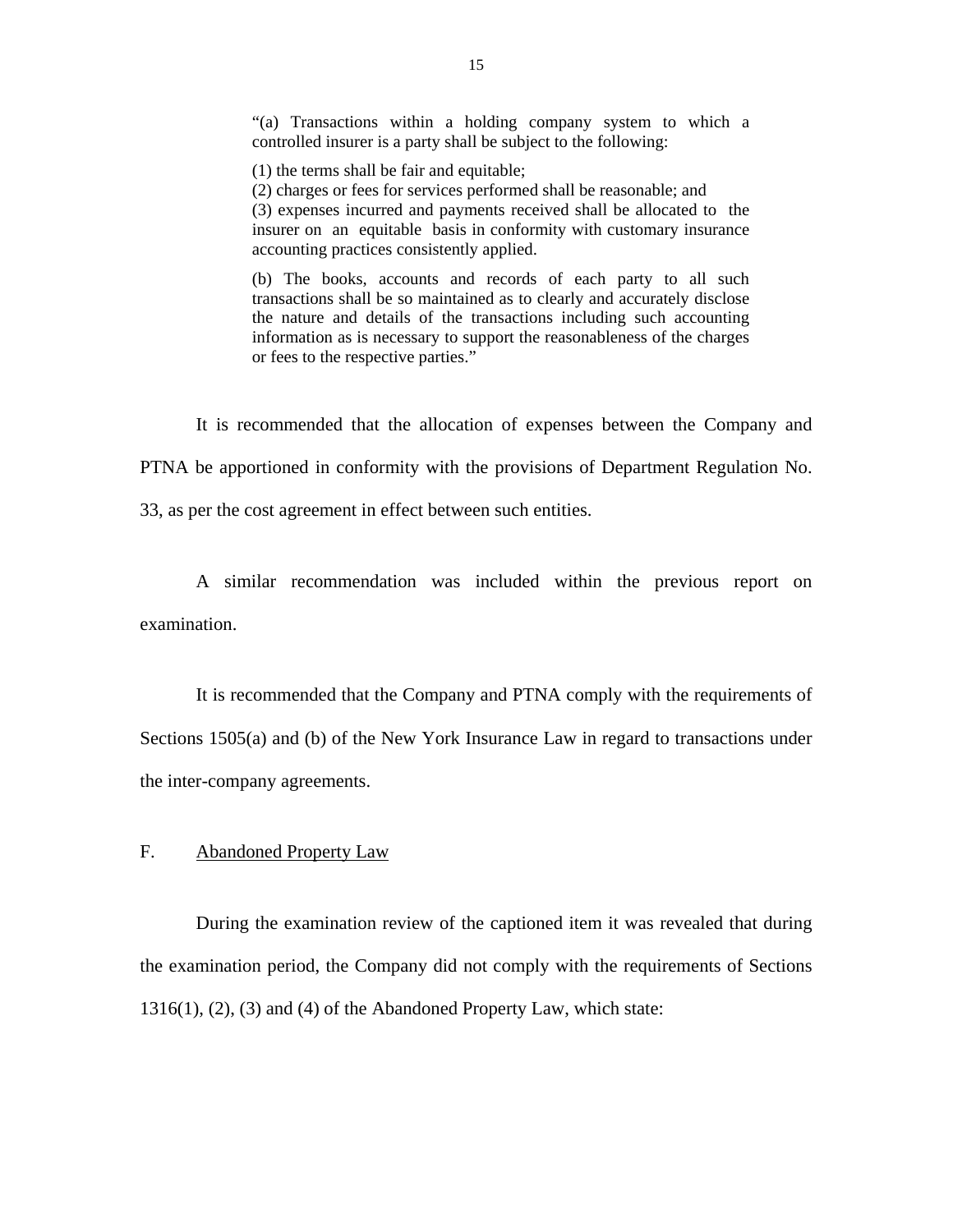<span id="page-18-0"></span>"Unclaimed insurance proceeds other than life insurance.

 this state or by an agent or agency of such insurer, shall be deemed 1. Any amount issued and payable on or after July first, nineteen hundred seventy-four payable to a resident of this state on or because of a policy of insurance other than life insurance, which is held or owing by a domestic insurer or a foreign insurer authorized to do business in abandoned property if unclaimed for three years by the person entitled thereto. Where such amount is held or owing by a domestic insurer for an unknown person or a person whose address is unknown, such amount is presumed to be payable to a resident of this state.

2. Such abandoned property shall be reported to the comptroller annually on or before the first day of April. Such report shall be in such form and manner as the comptroller may prescribe.

3. Within thirty days following the filing of the report of abandoned property with the comptroller pursuant to subdivision two of this section, the insurer shall cause to be published a list of such abandoned property in the same manner as that prescribed for life insurance companies by section seven hundred two of this chapter.

4. Such abandoned property shall be paid or delivered to the comptroller within the first ten days of September of each year."

It is recommended that the Company comply with the requirements of Section

1316 of the New York Abandoned Property Law.

A similar recommendation was included in the previous report on examination.

## G. Significant Operating Ratios

The following ratios have been computed as of December 31, 2006, based upon

the results of this examination:

| Net premiums written (in 2006)                          |             |
|---------------------------------------------------------|-------------|
| to surplus as regards policyholders                     | $0.75$ to 1 |
|                                                         |             |
| Liabilities to liquid assets (cash and invested assets) |             |
| less investments in affiliates)                         | 70.23%      |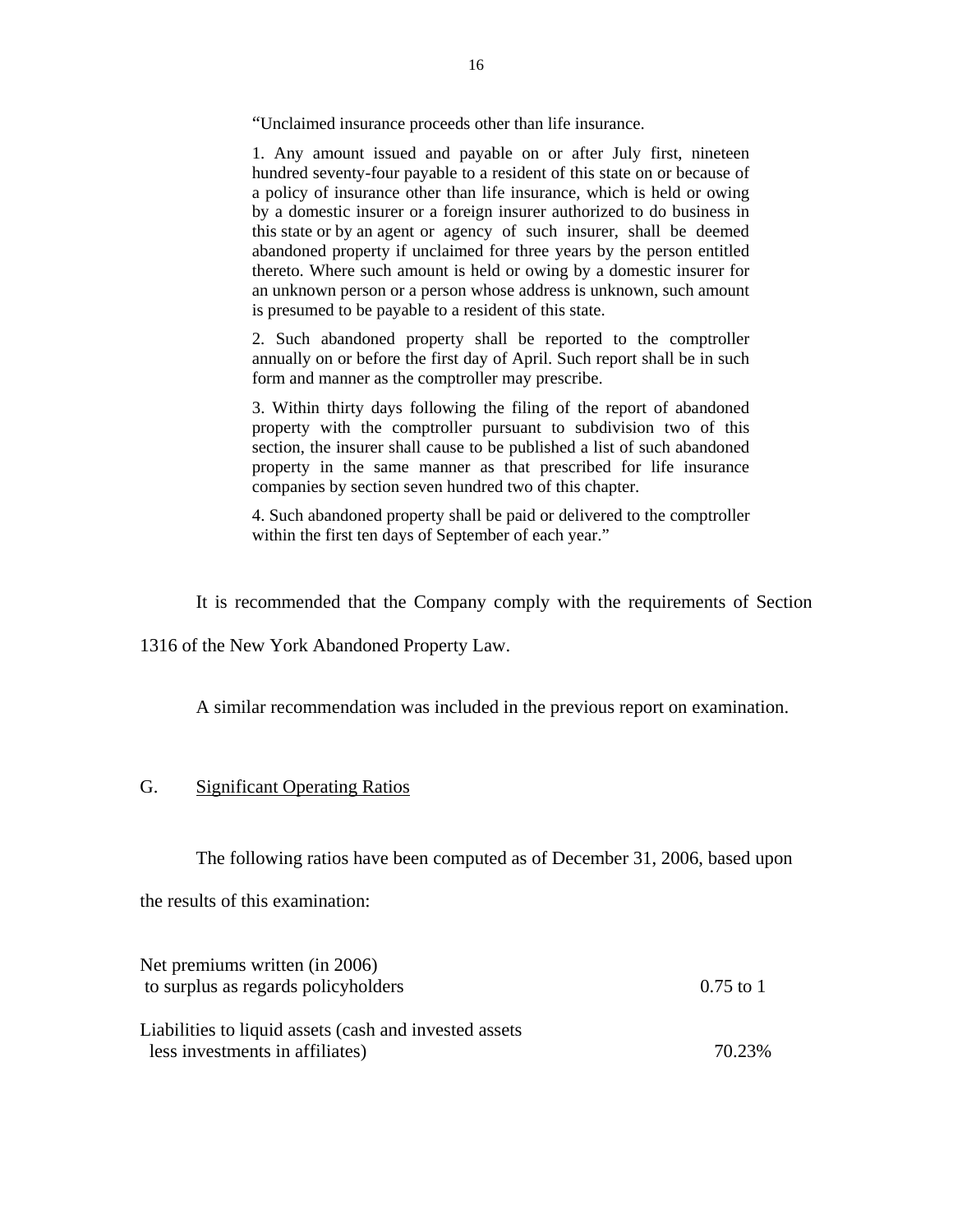Premiums in course of collection to surplus as regards policyholders 6.48%

The above ratios fall within the benchmark ranges set forth in the Insurance

Regulatory Information System of the National Association of Insurance Commissioners.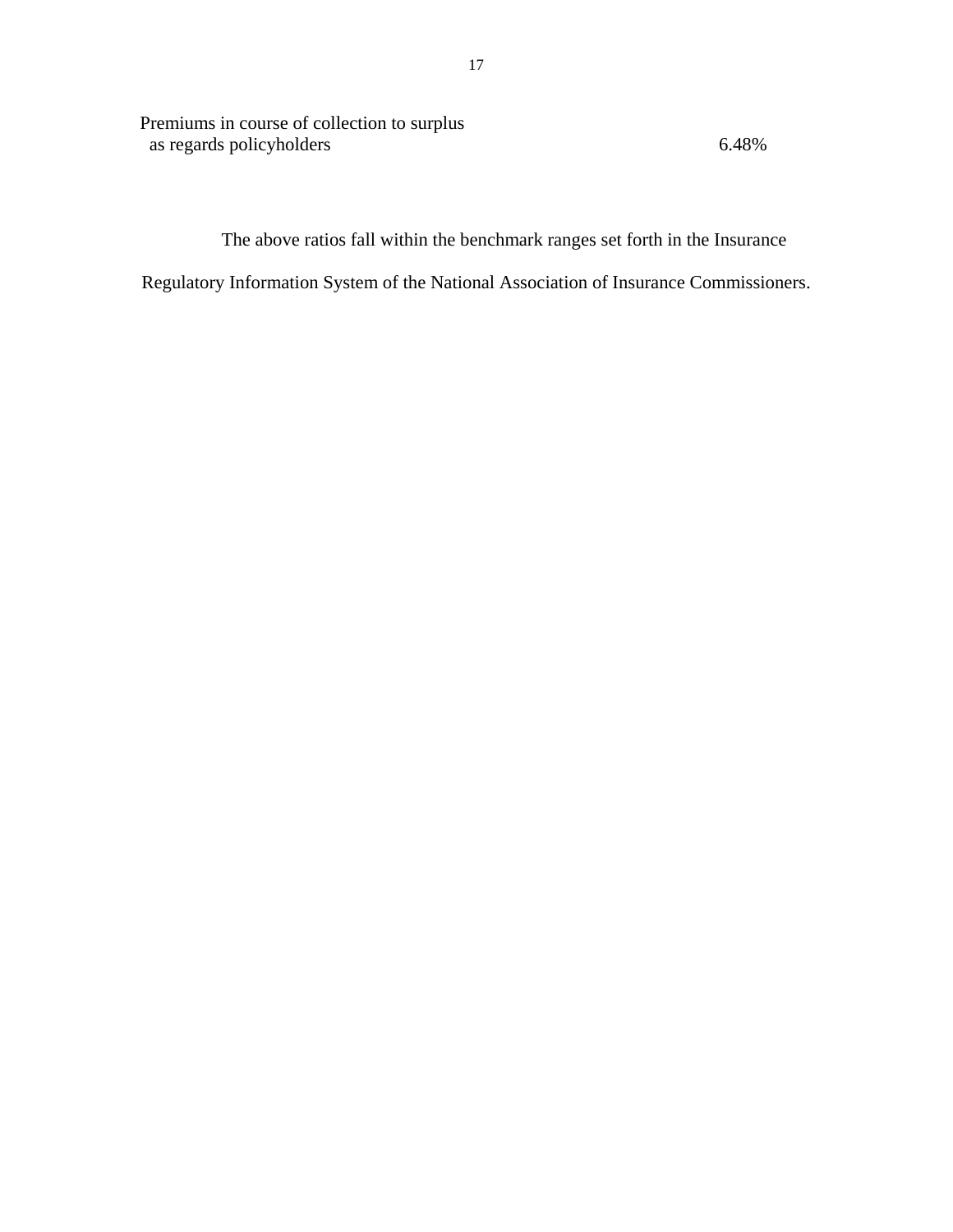# **3. FINANCIAL STATEMENTS**

# A. Balance Sheet

The following shows the assets, liabilities and capital and surplus as determined by this examination and as reported by the Company as of December 31, 2006:

|                                          | Examination   | Company       | <b>Surplus</b><br>Increase/<br>(Decrease) |
|------------------------------------------|---------------|---------------|-------------------------------------------|
| <b>Assets</b>                            |               |               |                                           |
| <b>Bonds</b>                             | \$17,431,094  | \$17,431,094  |                                           |
| Cash and short-term investments          | 800,284       | 800,284       |                                           |
| Federal and foreign income tax           | 194,205       | 194,205       |                                           |
| Uncollected premiums                     | 3,794         | 3,794         |                                           |
| Investment income due and accrued        | 228,309       | 228,309       |                                           |
| <b>Total assets</b>                      | \$18,657,686  | \$18,657,686  |                                           |
| Liabilities                              |               |               |                                           |
| Aggregate health claims reserves         | \$11,397,199  | \$8,977,939   | \$(2,419,260)                             |
| Policy and contract claims               | 325,652       | 325,652       |                                           |
| Interest maintenance reserve             | 39,120        | 39,120        |                                           |
| Commissions to agents due or accrued     | 1,138         | 1,138         |                                           |
| General expenses due or accrued          | 117,867       | 117,867       |                                           |
| Taxes, licenses, and fees due or accrued | 21,440        | 21,440        |                                           |
| Federal and foreign income taxes         | 825,190       | 825,190       |                                           |
| Amounts held for agents' account         | 49,310        | 49310         |                                           |
| Remittances and items not allocated      | 16,657        | 16,657        |                                           |
| Asset valuation reserve                  | 5,942         | 5,942         |                                           |
| Reinsurance payable                      | 4,108         | 4,108         |                                           |
| Accounts payable                         | 1,906         | 1,906         |                                           |
| <b>Total liabilities</b>                 | \$12,805,529  | \$10,386,269  | \$(2,419,260)                             |
| <b>Capital and Surplus</b>               |               |               |                                           |
| Common capital stock                     | \$<br>300,000 | \$<br>300,000 |                                           |
| Gross paid-in and contributed surplus    | 5,600,141     | 5,600,141     |                                           |
| Unassigned funds                         | (47, 984)     | 2,371,276     | (2,419,260)                               |
| Total capital and surplus                | \$ 5,852,157  | \$ 8,271,417  | (2,419,260)                               |
| Total liabilities, capital and surplus   | \$18,657,686  | \$18,657,686  |                                           |

 **Note**: The Internal Revenue Service has not conducted an audit of the income tax return filed on behalf of the Company through tax year 2006. The examiner is unaware of any potential exposure of the Company to any tax assessments and no liability has been established herein relative to such contingency.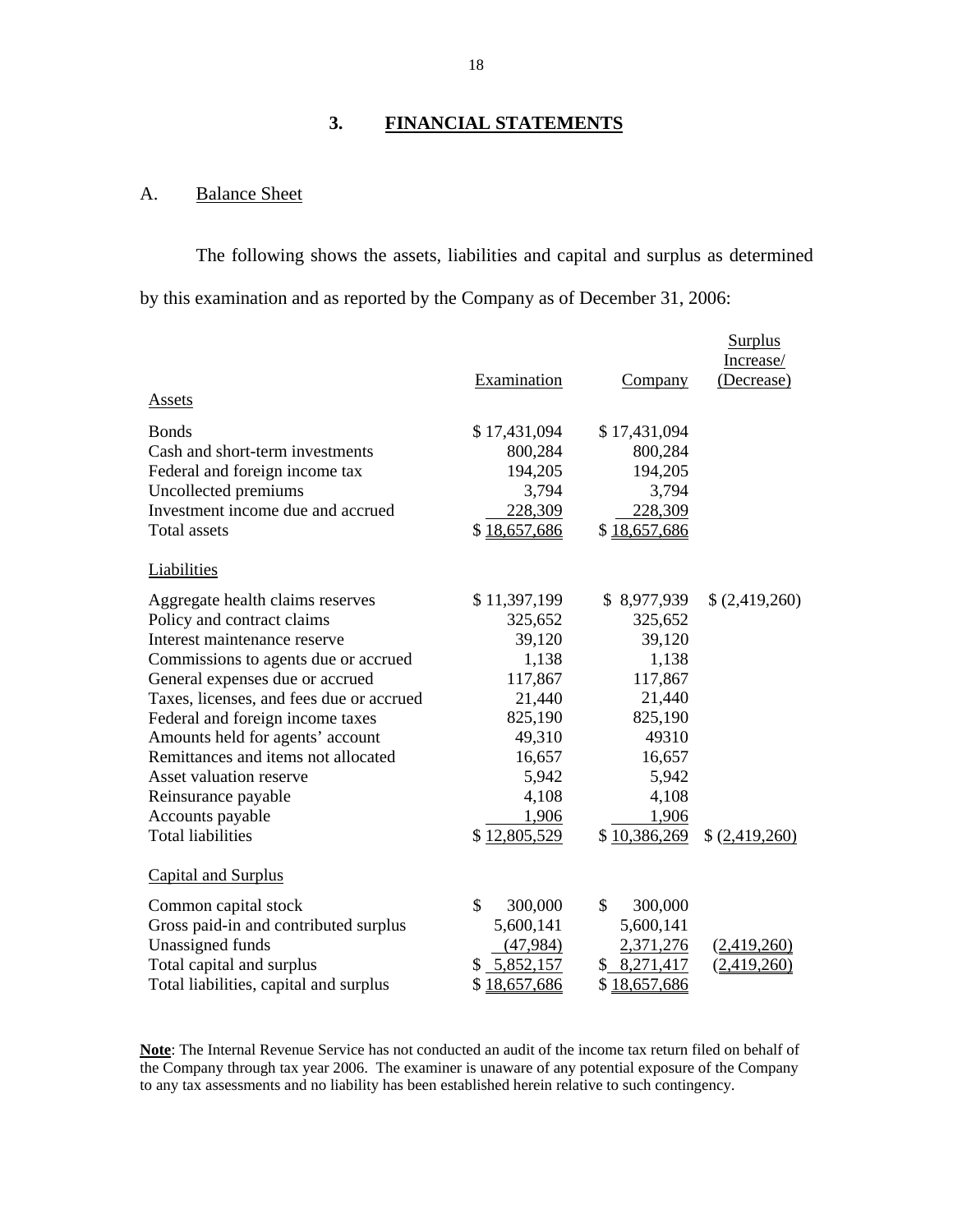B. Statement of Revenue and Expenses and Capital and Surplus

Capital and surplus increased \$662,264 during the four-year period, January 1,

| 2003 to December 31, 2006, detailed as follows:                                                                       |                               |                                                  |                                                           |
|-----------------------------------------------------------------------------------------------------------------------|-------------------------------|--------------------------------------------------|-----------------------------------------------------------|
| Revenue                                                                                                               |                               |                                                  |                                                           |
| Net premium income<br>Net investment income<br>Total revenue                                                          |                               | \$17,180,254<br>1,970,131                        | \$19,150,385                                              |
| <b>Expenses</b>                                                                                                       |                               |                                                  |                                                           |
| Hospital/medical benefits<br>Commissions<br>General administrative expenses<br>Taxes, licenses and fees               |                               | \$4,932,037<br>3,459,094<br>1,623,040<br>542,371 |                                                           |
| Increase in reserves for life and accident<br>and health contracts<br>Total expenses                                  |                               | 6,873,146                                        | \$17,429,688                                              |
| Net income before federal and foreign income taxes<br>Federal income taxes<br>Net realized capital loss<br>Net income |                               |                                                  | \$<br>1,720,697<br>1,174,895<br>(88,348)<br>\$<br>457,454 |
| <b>Change in Capital and Surplus</b>                                                                                  |                               |                                                  |                                                           |
| Capital and surplus per report on<br>examination, as of December 31, 2002                                             |                               |                                                  | \$5,189,893                                               |
|                                                                                                                       | Gains in<br><b>Surplus</b>    | Losses in<br><b>Surplus</b>                      |                                                           |
| Net income<br>Change in deferred income tax<br>Change in non-admitted assets<br>Change in asset valuation reserve     | \$457,454<br>825,868<br>6,044 | \$627,102                                        |                                                           |
| Net increase in capital and surplus                                                                                   |                               |                                                  | 662,264                                                   |
| Capital and surplus per report on<br>examination, as of December 31, 2006                                             |                               |                                                  | \$5,852,157                                               |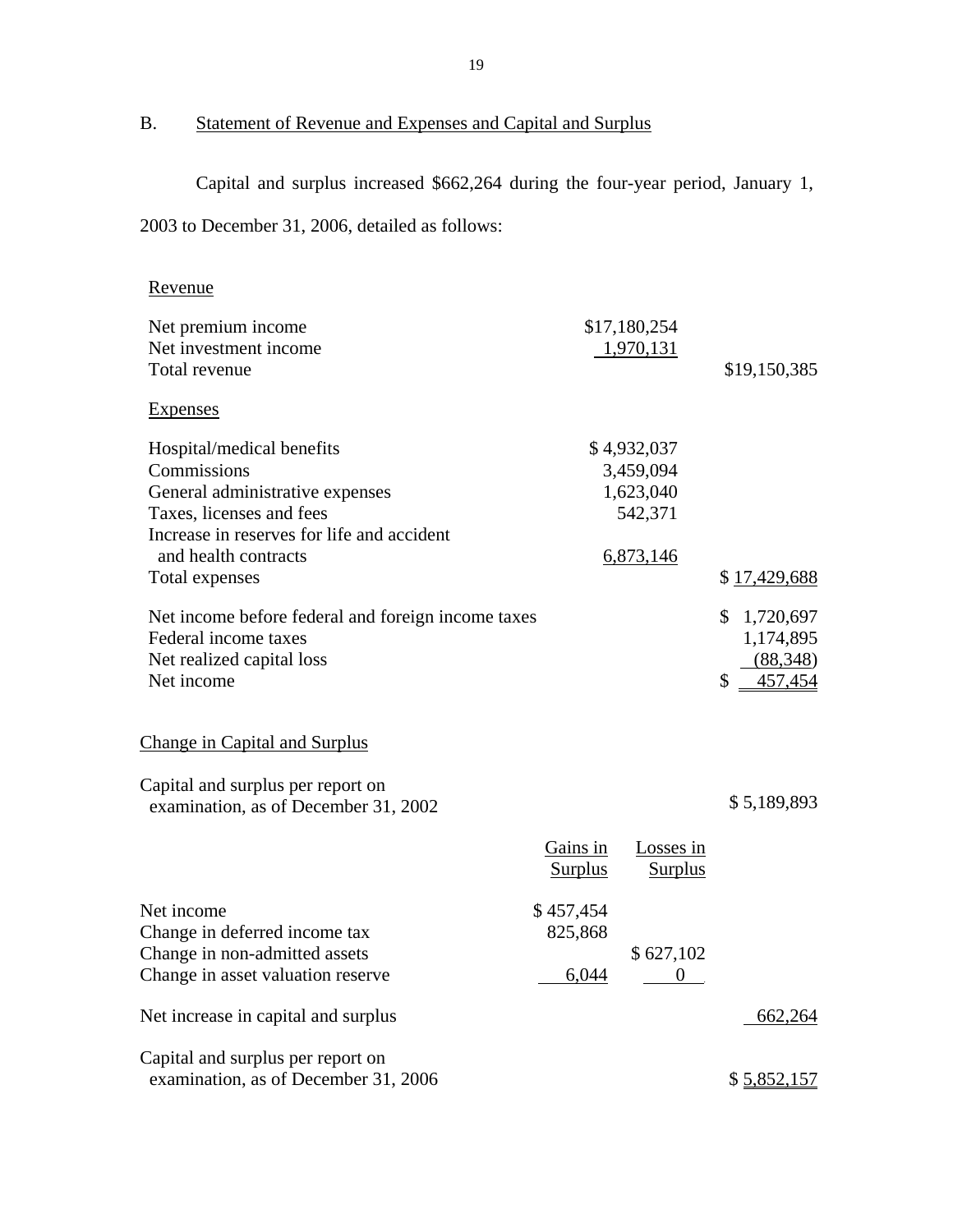#### **4. AGGREGATE RESERVES FOR ACCIDENT AND HEALTH POLICIES**

The examination liability of \$11,397,199 is \$2,419,260 greater than the \$8,977,939 reported by the Company as of the examination date. The examination analysis was conducted in accordance with generally accepted actuarial principles and practices and was based on statistical information contained in the Company's internal records and in its filed annual statements as verified during the examination. The examination change as of December 31, 2006, is reflected as follows (net of reinsurance):

| <b>ACCOUNT</b>           | <b>AINIC</b> | <b>DEPARTMENT</b> | <b>INCREASE/(DECREASE)</b> |
|--------------------------|--------------|-------------------|----------------------------|
|                          |              |                   |                            |
| Unearned premium reserve | \$1,329,591  | 1,280,328         | (49,263)                   |
| Active life reserve      | 5,195,814    | 7,026,036         | 1,830,222                  |
| Disabled life reserve    | 2,778,186    | 3,416,487         | 638,301                    |
|                          |              |                   |                            |
| Totals                   | 9,303,591    | 11,722,851        | \$2,419,260                |

It should be further noted that a subsequent actuarial analysis was performed by the Department to determine the adequacy of the Company's reserves for the captioned account as of December 31, 2009. This review determined that the Company's reserves were adequate as of that date. It should be noted however, that AINIC strengthened its reserves by approximately \$4.7 million (about \$4.2M for the active life reserve and about \$0.5M for the disabled life reserve), over the reserves established in prior years, as of December 31, 2009.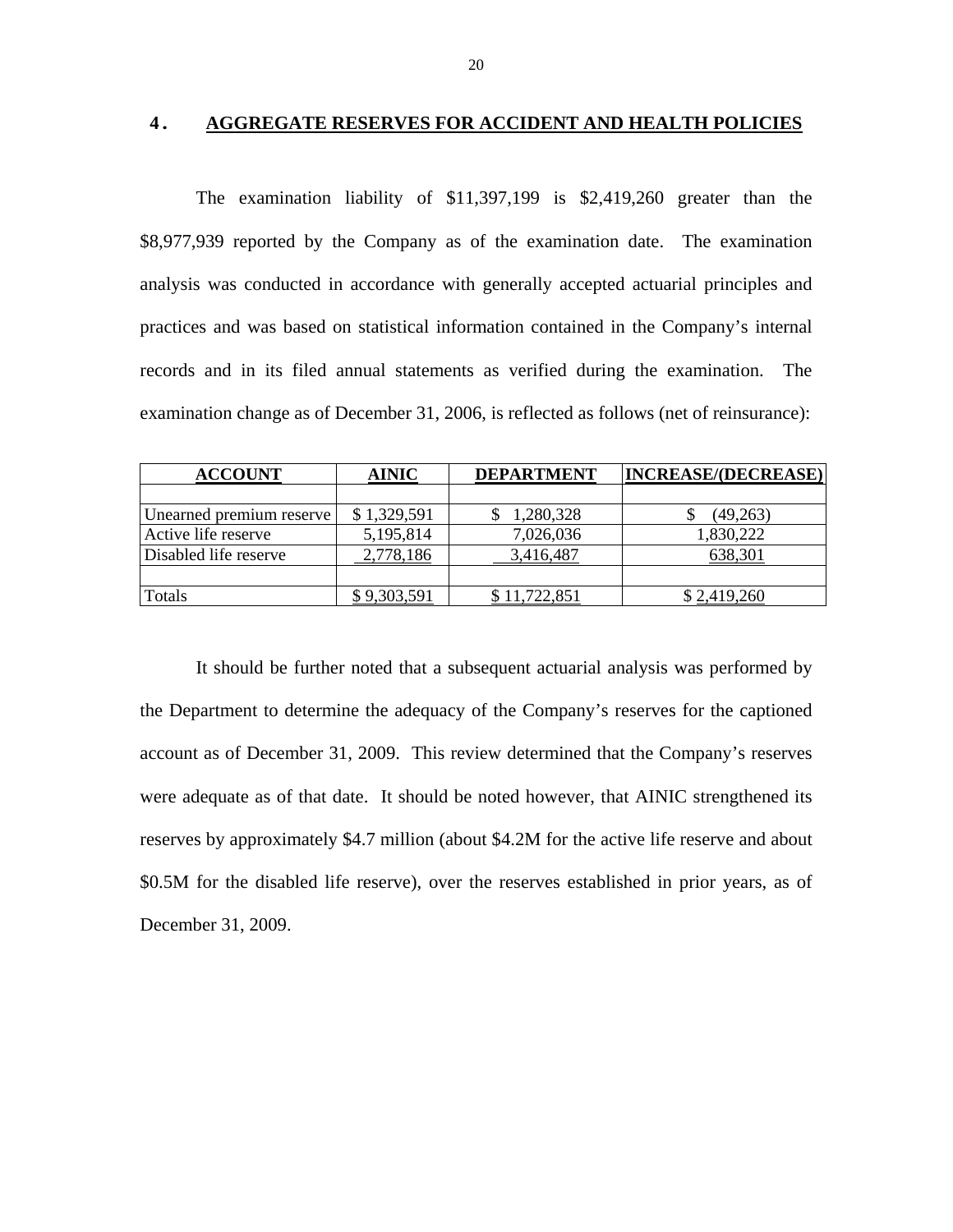### **5. MARKET CONDUCT ACTIVITIES**

<span id="page-23-0"></span>In the course of this examination, a review was made of the manner in which the Company conducts its business practices and fulfills its contractual obligations to subscribers and claimants. The review was general in nature and is not to be construed to encompass the more precise scope of a market conduct examination.

The review was directed at practices of the Company in the following major areas:

- A) Policy Forms;
- B) Claims Processing

#### A. Policy Forms

Section 3201(a) of the New York Insurance Law defines policy form as follows:

"(a) In this article, "policy form" means any policy, contract, certificate, or evidence of insurance and any application therefor, or rider or endorsement thereto, affording benefits of the kinds of insurance specified in paragraph one, two, three or twenty-four of subsection (a) of section one thousand one hundred thirteen of this chapter, a group annuity certificate to which subsection (a) of section three thousand two hundred nineteen of this article applies, and a funding agreement authorized by section three thousand two hundred twenty-two of this article. The term "policy form" shall not include an agreement, special rider, or endorsement relating only to the manner of distribution of benefits or to the reservation of rights and benefits used at the request of the individual policyholder, contract holder or certificate holder."

Section 3201(b)(1) of the New York Insurance Law states:

"No policy form shall be delivered or issued for delivery in this state unless it has been filed with and approved by the superintendent as conforming to the requirements of this chapter and not inconsistent with law."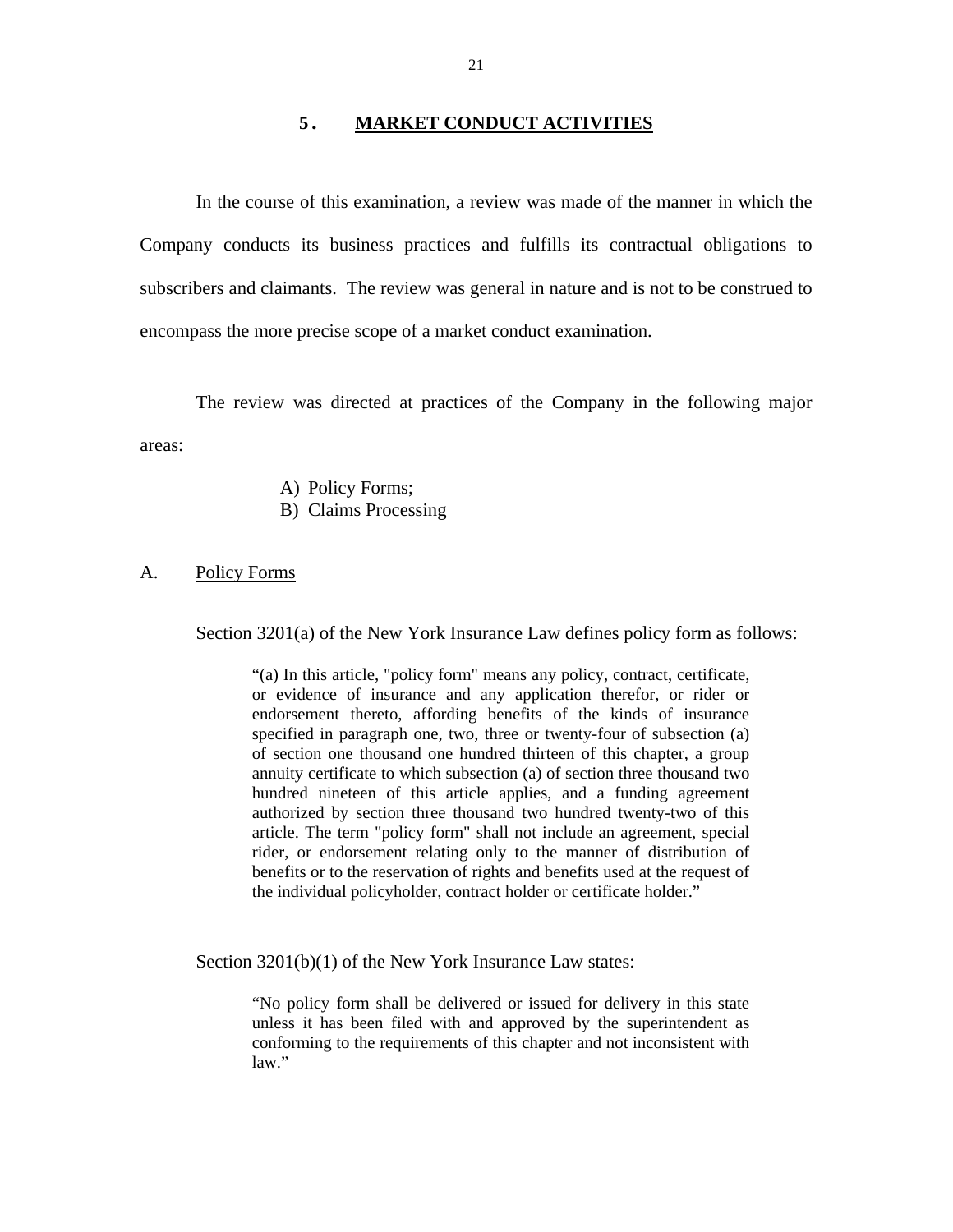<span id="page-24-0"></span>The Company did not file Form 1091 for approval with the Department as required by the above statue.

It is recommended that the Company file Form 1091 for approval with the Department, in accordance with the requirements of Section  $3201(b)(1)$  of the New York Insurance Law.

## B. Claims Processing

#### 1. Attribute Sample

A review of claims processed during the period January 1, 2006 through December 31, 2006, was performed by using a statistical sampling methodology covering the claims processed during the aforementioned period, in order to evaluate the overall accuracy and compliance environment of the Company's claims processing.

This statistical random sampling process was performed using ACL, an auditing software program. The sampling methodology was devised to test various attributes deemed necessary for successful processing of claims and to test and reach conclusions about all predetermined attributes, individually or on a combined basis. The sample size was comprised of 167 randomly selected claims.

The review indicated that 12 claims were processed incorrectly. This number does not include claims for which the Company issued Explanation of Benefits Statements (EOBs) which were not in compliance with the requirements of Section 3234 of the New York Insurance Law.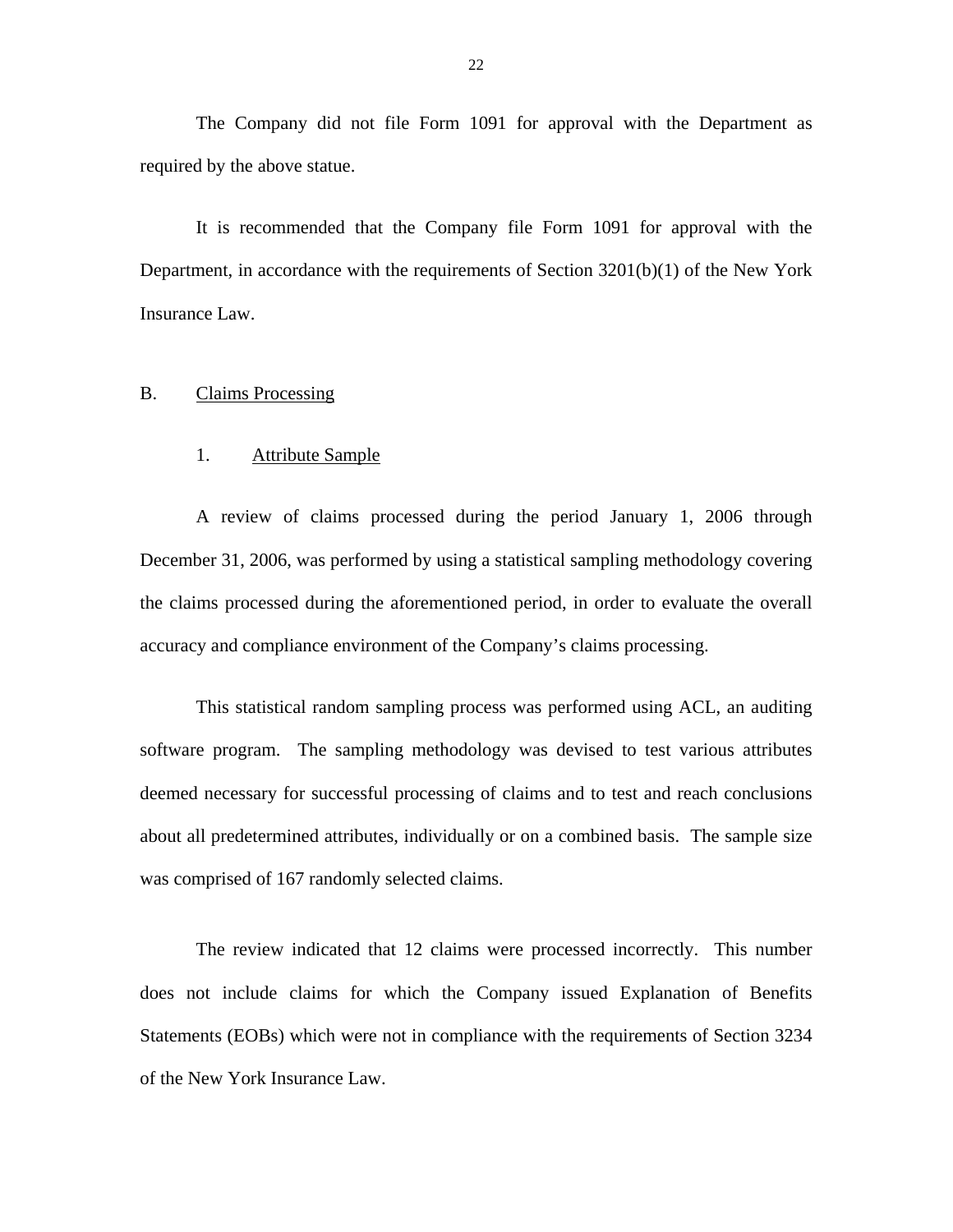EOBs which were not in compliance with the requirements of Section 3234 of the New York Insurance Law were issued with regard to an additional 27 claims. Such EOB violations are detailed further in item 5.B.2 (immediately below) of this report on examination.

#### 2. Explanation of Benefits Statements / Denial Letters

The Company's claims procedures indicated that Explanation of Benefits Statements (EOBs) are sent to enrollees / providers for certain claims. If a claim is fully denied, a denial letter is sent instead of an EOB to the enrollee / provider. Both the EOB and the denial letter are required to disclose to the enrollees / providers all the information specified in Section 3234(b) of the New York Insurance Law, which sets forth minimum standards for the content of an EOB.

Section 3234(b) of the New York Insurance Law states in part:

"The explanation of benefits form must include at least the following…

- (2) the date of service;
- (4) the provider's charge or rate;

 after deductibles, co-payments, and any other reduction of the amount claimed; (5) the amount or percentage payable under the policy or certificate

(7) a telephone number or address where an insured or subscriber may obtain clarification of the explanation of benefits, as well as a description of the time limit, place and manner in which an appeal of a denial of benefits must be brought under the policy or certificate and a notification that failure to comply with such requirements may lead to forfeiture of a consumer's right to challenge a denial or rejection, even when a request for clarification has been made."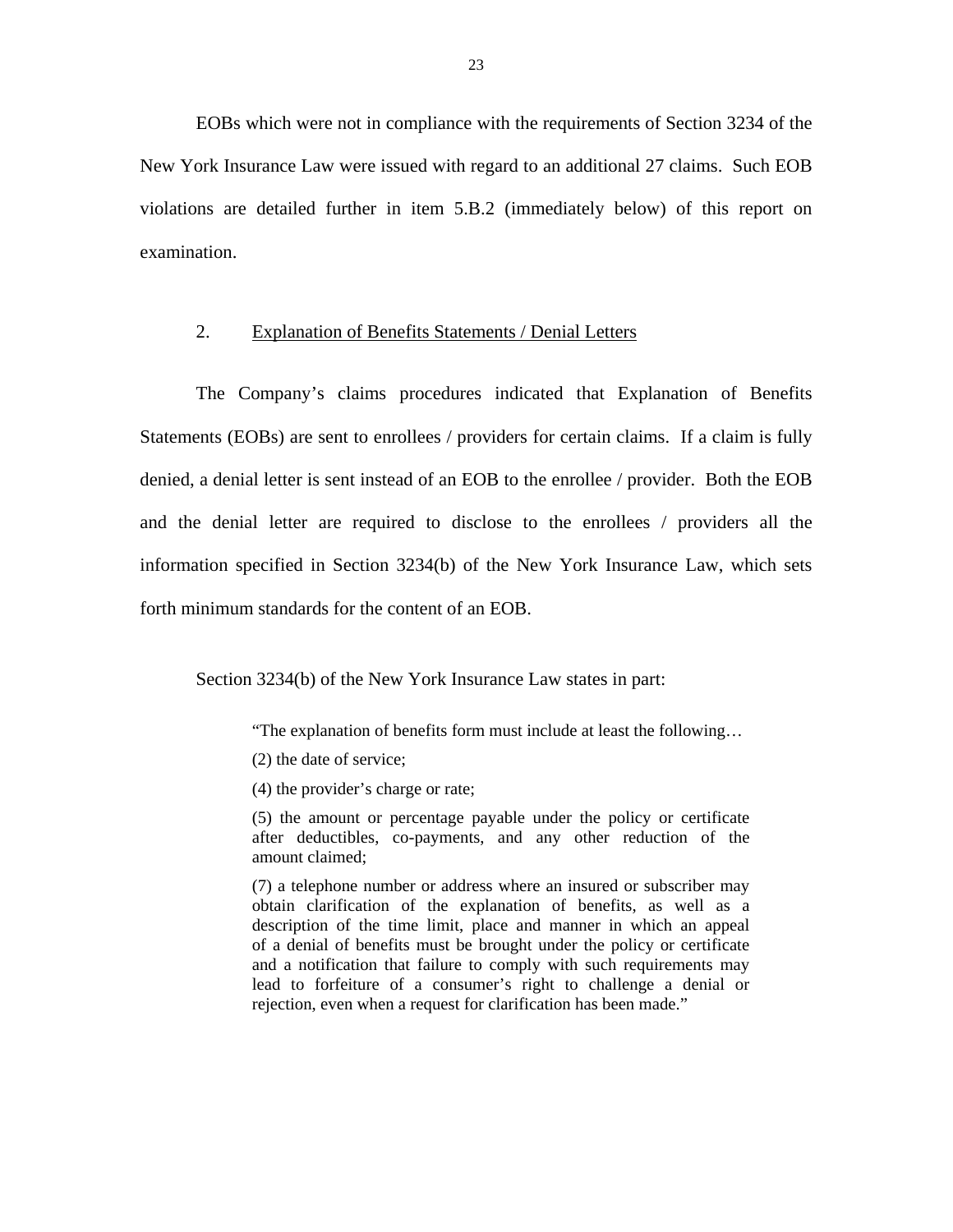<span id="page-26-0"></span>A review of a sample of the Company's paid and denied claims during the period January 1, 2006 to December 31, 2006, was performed. The review revealed that the EOBs issued by the Company did not contain certain wording mandated by Sections  $3234(b)(2)$ ,  $(4)$ ,  $(5)$  and  $(7)$  of the New York Insurance Law, such as: the date of service, the provider's charge or rate, the amount payable under the policy, a description of the time limit and a notification that failure to comply with such requirements may lead to forfeiture of a consumer's right to challenge a denial or rejection (even when a request for clarification has been made).

It is recommended that the Company issue EOBs and denial letters that include all of the requisite information specified by Section 3234(b) of the New York Insurance Law.

#### **6. SUBSEQUENT EVENTS**

The American Independent Network Insurance Company of New York (AINIC) is a member of the Penn Treaty American Corporation holding company group (Group). This Group is currently under liquidation proceedings by the Pennsylvania Insurance Department due to under reservations of the claims reserves on its long-term care business. AINIC is the only solvent entity in the Group.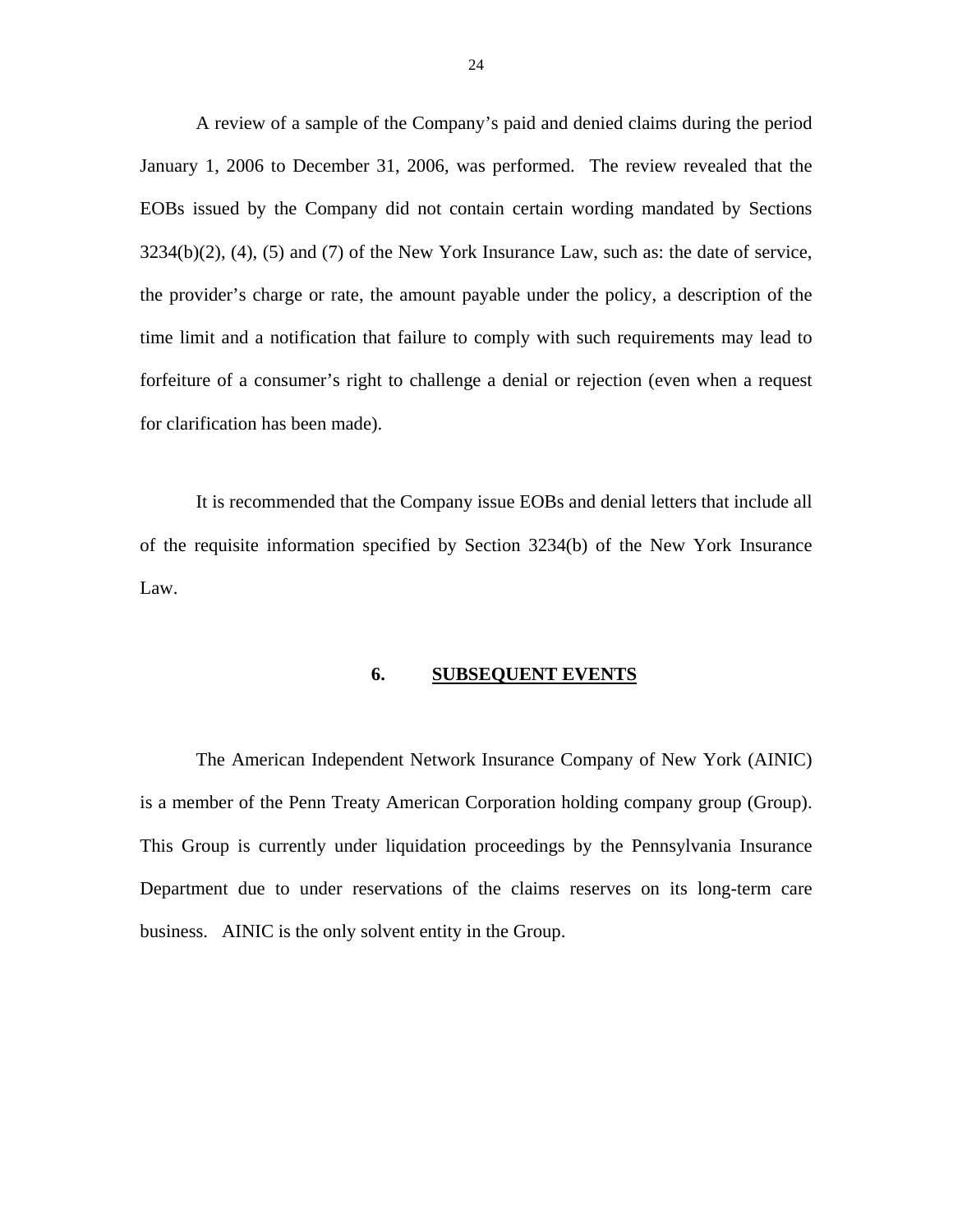# <span id="page-27-0"></span>**7. COMPLIANCE WITH PRIOR REPORT ON EXAMINATION**

The prior report on examination included six (6) recommendations detailed as

follows (page numbers refers to the prior report on exam):

# **ITEM NO. PAGE NO.**

# Management

1. It is recommended that the Company distribute annual conflict of interest statements to its officers and directors and require that the Company's officers and directors complete such statements 5 annually in the future.

*The Company has complied with this recommendation.* 

# Investments

2. It is recommended that all of the Company's securities and 7 investments, its bank accounts and evidence of asset ownership be located in New York, as per the Commitment Letter which the Company entered into with the Superintendent of Insurance.

*The Company has complied with this recommendation.* 

3. It is recommended that the purchase and sale of investments be 7 approved by AINIC's board of directors.

> *The Company has not complied with this recommendation. A similar recommendation is contained herein.*

## Underwriting Cost Sharing Agreement

4. It is recommended that the allocation of expenses between the 13 Company and PTNA be apportioned in conformity with the provisions of Department Regulation No. 33 (11 NYCRR 91).

> *The Company has not complied with this recommendation. A similar recommendation is contained herein.*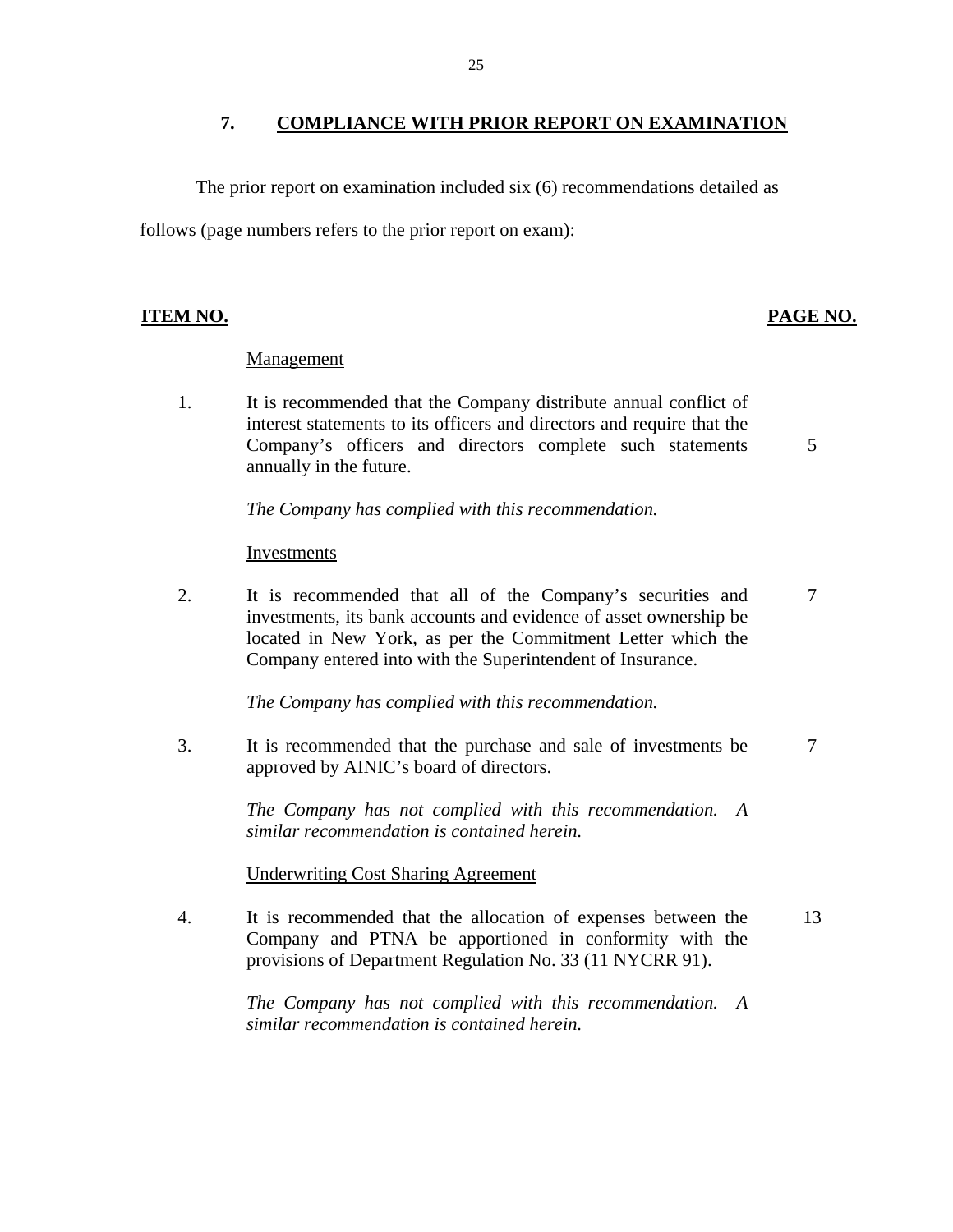# **ITEM NO.**

## **PAGE NO.**

Abandoned Property Law

5. It is recommended that the Company file annual reports with the 14 Office of the Comptroller of the State of New York in compliance with Section 1316 of the Abandoned Property Law.

> *The Company has not complied with this recommendation. A similar recommendation is contained herein.*

# Disaster Recovery/Business Continuity Plan

6. It is recommended that the Company develop and maintain both a 14 disaster recovery and a business continuity plan.

*The Company has complied with this recommendation.*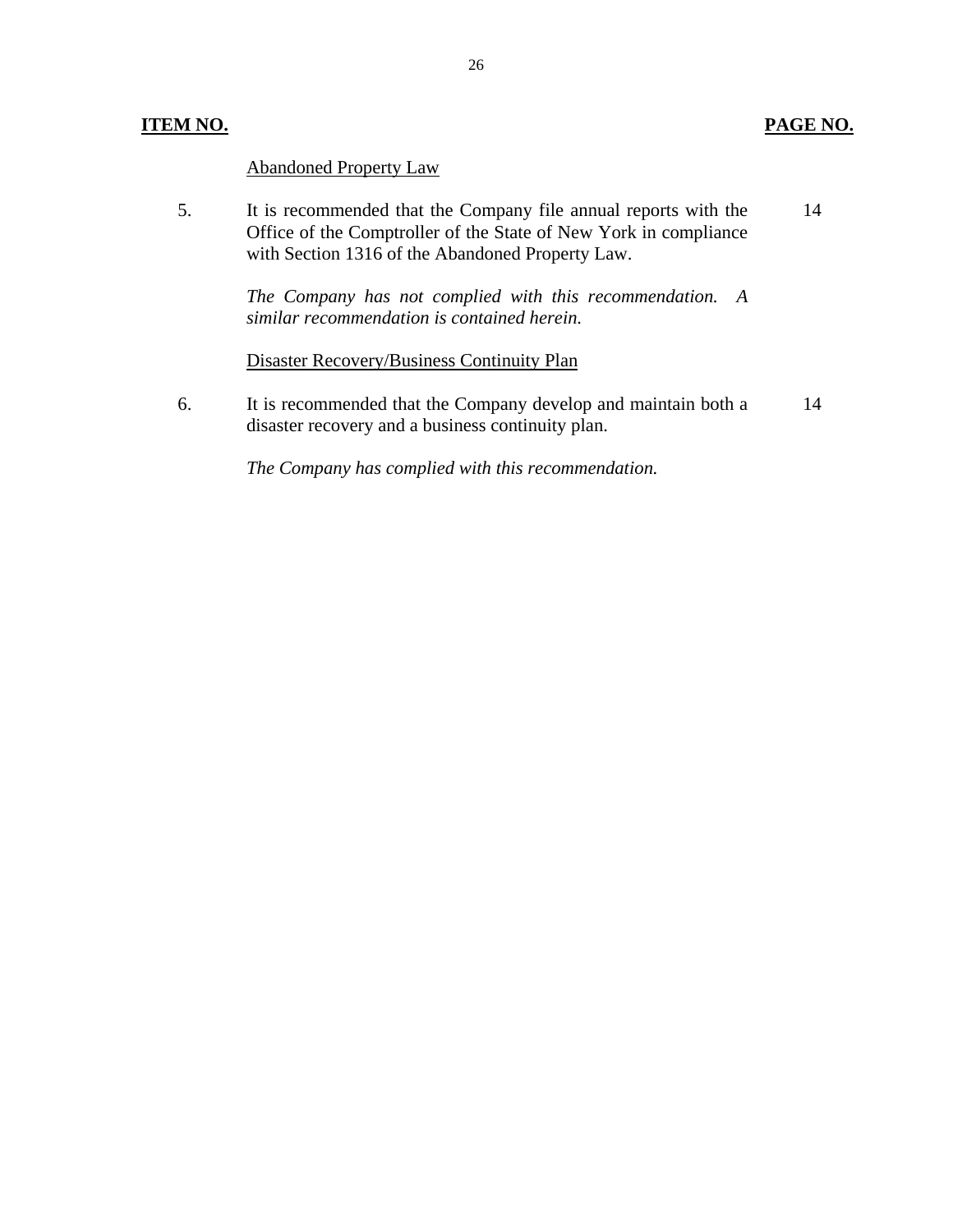# **8. SUMMARY OF COMMENTS AND RECOMMENDATIONS**

## **ITEM**

#### **PAGE NO.**

7

7

15

#### A. Management and Controls

It is recommended that the Company file all changes to its by-laws with the New York Insurance Department. It is further recommended that the Company's board hold the required number of meetings (per its by-laws) each year. 4

#### Investments

B. Investments<br>i. It is recommended that the Company comply with the requirements of Section 1411(a) of the New York Insurance Law by having its board of directors (or a committee thereof) approve the purchase and sale of its investments. 6

This recommendation was also included in the prior report on examination.

- ii. It is recommended that the Company's management provide accurate responses to the Department.
- iii. It is recommended that the Company execute a formal written investment advisory agreement detailing such items as: investment limits, benchmarks, allowable investments and related data with U.S. Bank and furnish such document to the Department for review. Further, it is recommended that the Company's board or committee thereof, approve the contents of such investment advisory agreement.

#### C. Holding Company System

i. It is recommended that the allocation of expenses between the Company and PTNA be apportioned in conformity with the provisions of Department Regulation No. 33, as per the cost agreement in effect between such entities.

A similar recommendation was included within the previous report on examination.

ii. It is recommended that the Company and PTNA comply with the requirements of Sections 1505(a) and (b) of the New York Insurance Law in regard to transactions under the inter-company agreements. 15

27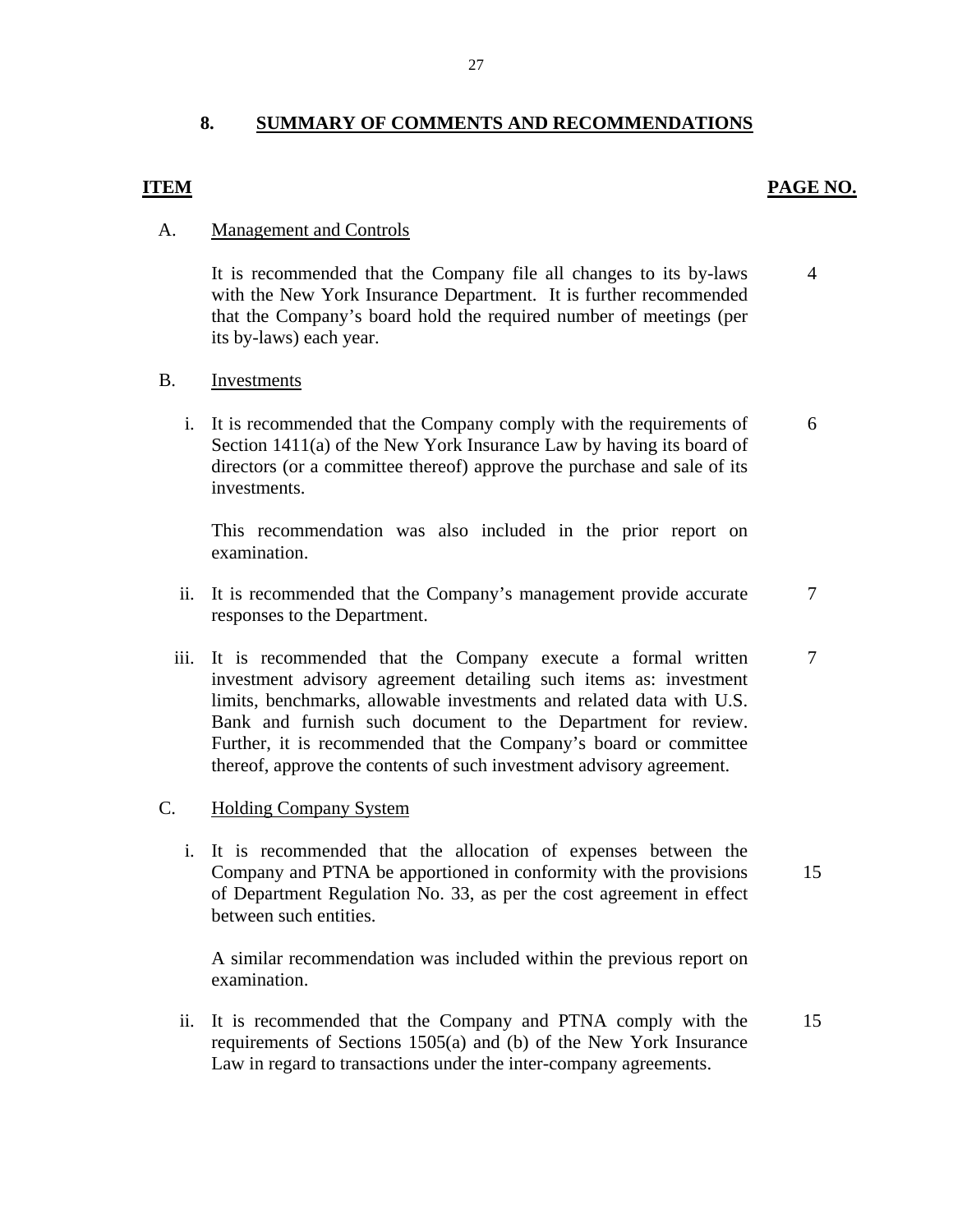### **ITEM PAGE NO.**

# D. Abandoned Property Law

It is recommended that the Company comply with the requirements of Section 1316 of the New York Abandoned Property Law. 16

A similar recommendation was included in the previous report on examination.

#### E. Policy Forms

It is recommended that the Company file Form 1091 for approval with the Department, in accordance with the requirements of Section 3201(b)(1) of the New York Insurance Law. 22

## F. Claims Processing

It is recommended that the Company issue EOBs and denial letters that include all of the requisite information specified by Section 3234(b) of the New York Insurance Law. 24